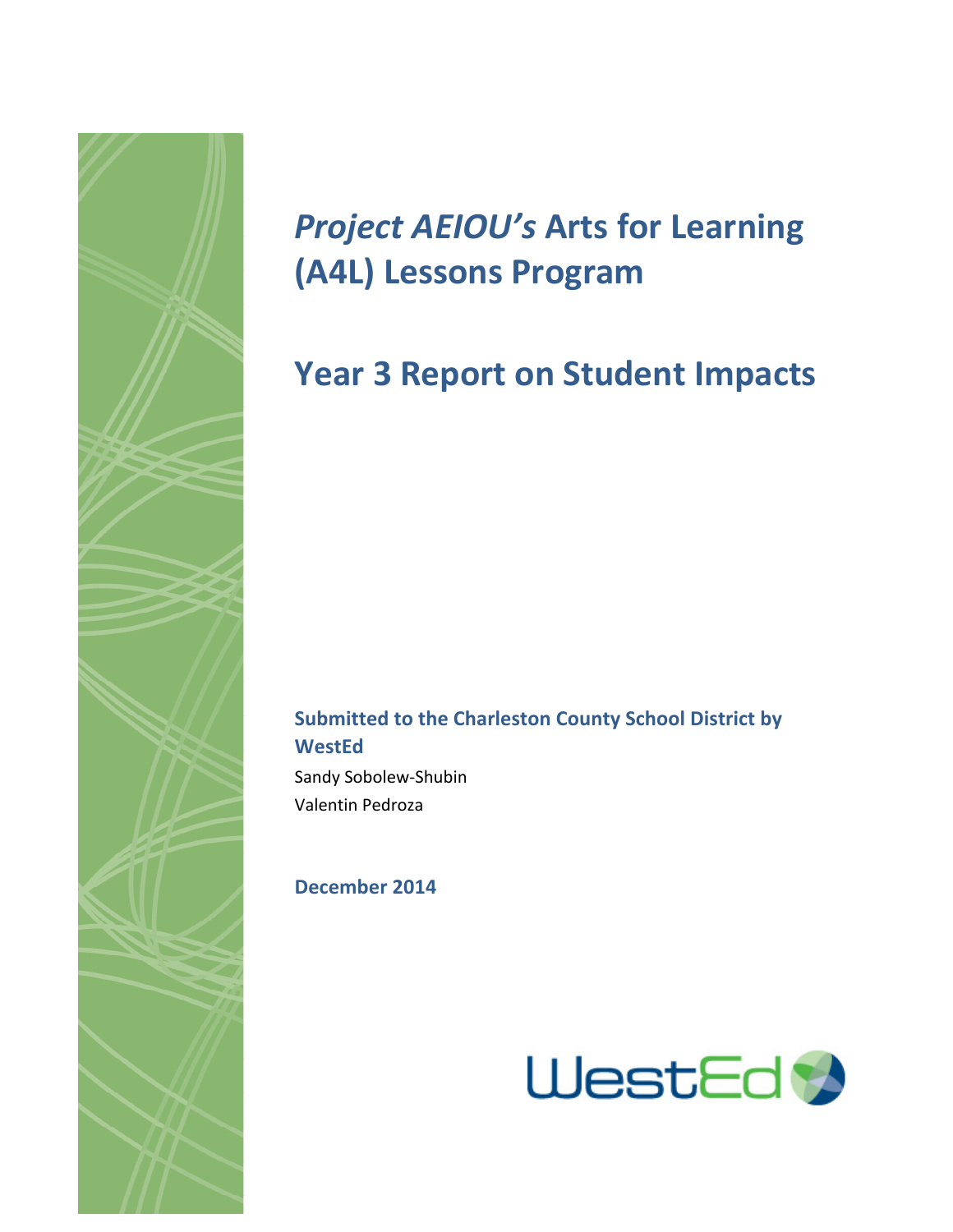# **Table of Contents**

| Palmetto Assessment of State Standards (PASS) Mathematics Test Findings  11 |
|-----------------------------------------------------------------------------|
|                                                                             |
|                                                                             |
|                                                                             |

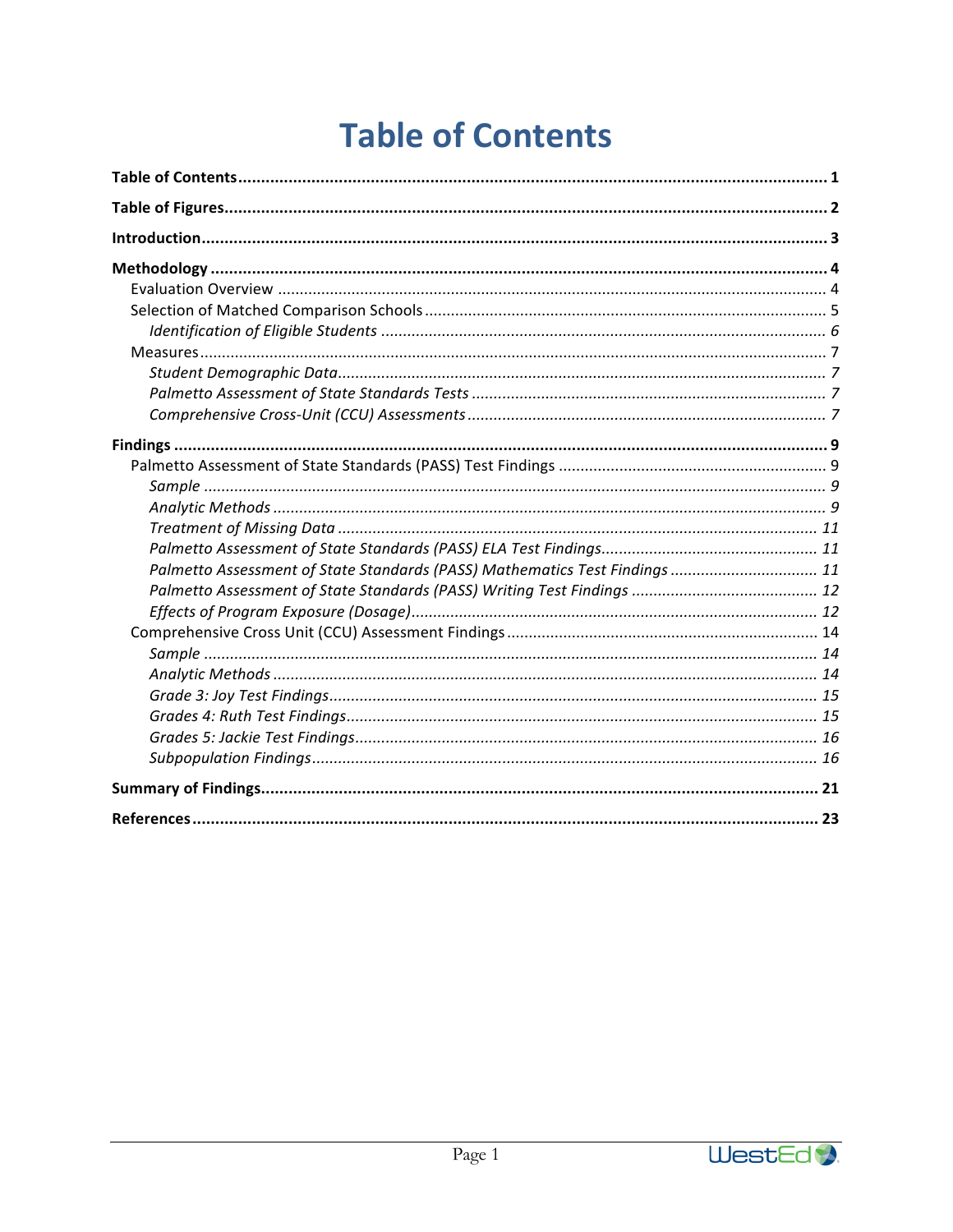# **Table of Figures**

| Exhibit 4. Means and ANCOVA Results on the 2013 PASS ELA Test for Treatment and           |
|-------------------------------------------------------------------------------------------|
|                                                                                           |
| Exhibit 5. Means and ANCOVA Results on the 2013 PASS Mathematics Test for Treatment and   |
|                                                                                           |
| Exhibit 6. Means and ANCOVA results on the PASS Writing Test for Treatment and Comparison |
|                                                                                           |
|                                                                                           |
|                                                                                           |
|                                                                                           |
|                                                                                           |
|                                                                                           |
|                                                                                           |
|                                                                                           |
|                                                                                           |
|                                                                                           |
|                                                                                           |
|                                                                                           |
| Exhibit 17. Literacy Gains for English Language Learners on the Ruth Test  17             |
| Exhibit 18. Literacy Gains for English Language Learners on the Jackie Test 17            |
|                                                                                           |
|                                                                                           |
| Exhibit 21. Literacy Gains by Reading Level for Grade 4 Treatment Students 19             |
| Exhibit 22. Literacy Gains by Reading Level for Grade 5 Treatment Students 19             |
|                                                                                           |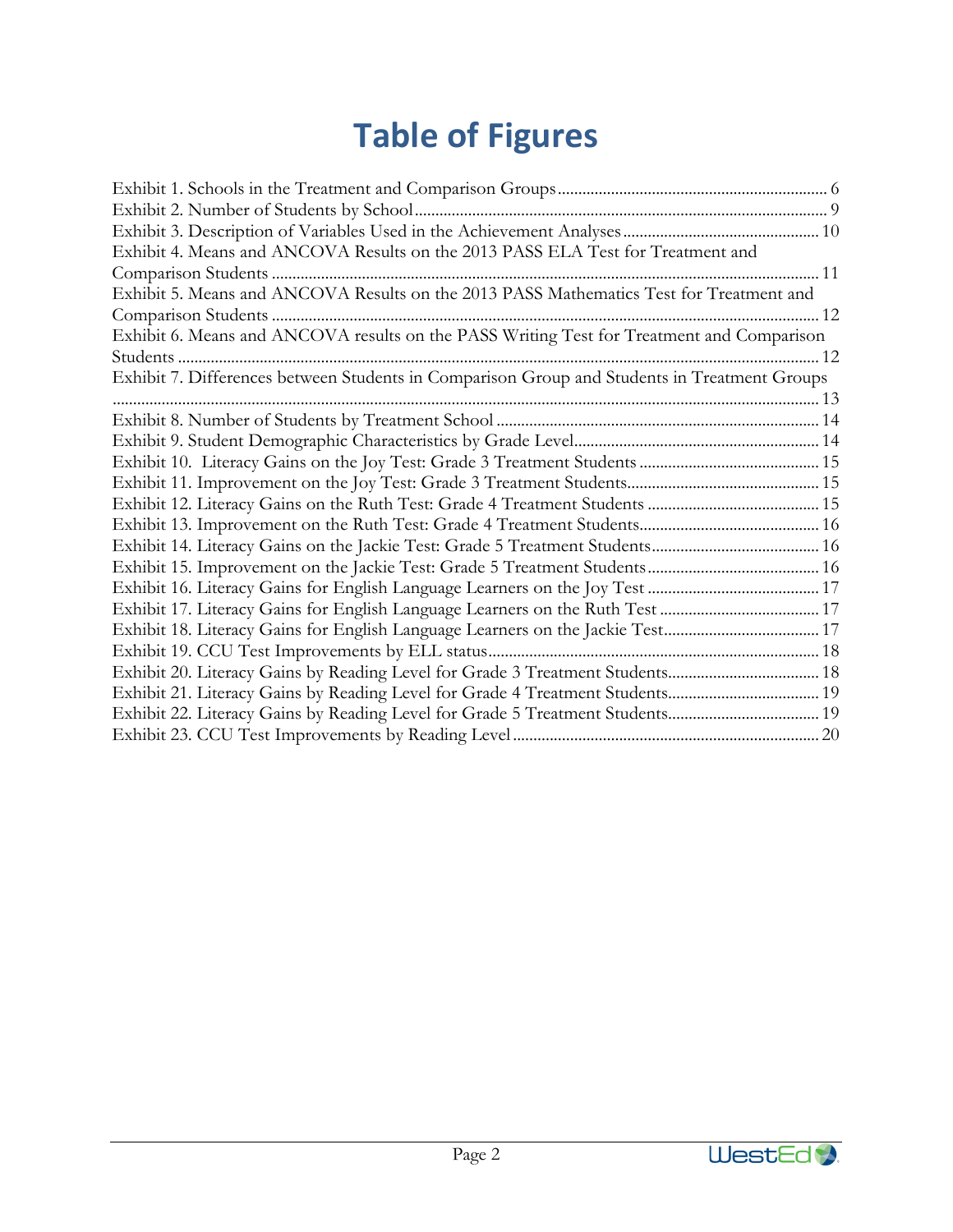## **Introduction**

The Charleston County School District (CCSD), the second largest school system in South Carolina, in partnership with Young Audiences (YA), Inc. implemented *Project Arts-Enhanced Instruction to Optimize Understanding (AEIOU)* of which the *Arts for Learning (A4L) Lessons* is a key program component. A4L Lessons is an intervention intended to improve students' academic achievement through the integration of arts into the language arts curriculum in grades 3 - 5. *Project AEIOU* was funded through a Professional Development for Arts Educators (PDAE) Grant awarded by the Office of Innovation and Improvement (OII) of the U.S. Department of Education.

The A4L Lessons supplemental literacy curriculum was designed by Young Audiences, Inc. in partnership with researchers at the University of Washington, led by cognitive scientist, Dr. John Bransford. A4L Lessons blend the creativity and discipline of the arts with learning science to raise student achievement in reading and writing, as well as to develop learning and life skills. The "How People Learn" framework (Bransford, Brown, & Cocking, 1999) serves as the foundation for the program's pedagogy and strategies for student engagement. It emphasizes teacher-guided, studentinitiated activities, encourages students to think and learn independently, and provides tools and strategies to help students approach challenging schoolwork. The arts-integrated curriculum provides students opportunities to excel in the classroom through activities that tap into a wide variety of skill sets and learning styles.

The A4L Lessons program involves the integration of reading, writing, and the arts with exposure to a variety of art forms and literary genres. Students in the treatment group receive two A4L Lessons Units and one teaching artist Residency each school year. The two main elements of the program are (1) A4L Units of instruction, which are delivered by a classroom teacher trained by program staff, focus on a particular art form (i.e., theater, visual arts, music or dance), and are built around one or more central texts; and (2) Residencies aligned with each A4L Unit, in which a trained teaching artist works in collaboration with the classroom teacher during five one-hour sessions. Each A4L Unit is comprised of 10 to 19 Lessons, with the suggested instructional time for the Units varying from 13 to 20 hours. In addition, the Residencies provide more concentrated focus on the study and direct experience of an art form, while also extending and reinforcing the literacy learning of the aligned Unit. Students work together in groups and practice public presentations. The A4L Lessons place an emphasis on students practicing what have been called "21<sup>st</sup> century skills" such as critical thinking, creative problem solving, and life skills, such as planning and working as a team (Seidel, Tishman, Winner, Hetland & Palmer, 2009; Silva, 2008).

As part of the PDAE Grant, WestEd evaluated the impact of *Project AEIOU's* implementation of the A4L Lessons supplemental literacy curriculum on students' English language arts, writing, and mathematics achievement. A quasi-experimental design (QED) was employed, in which four elementary schools were selected to receive the A4L Lessons (treatment condition), while eight "matched" elementary schools received their status-quo literacy instruction (comparison condition).

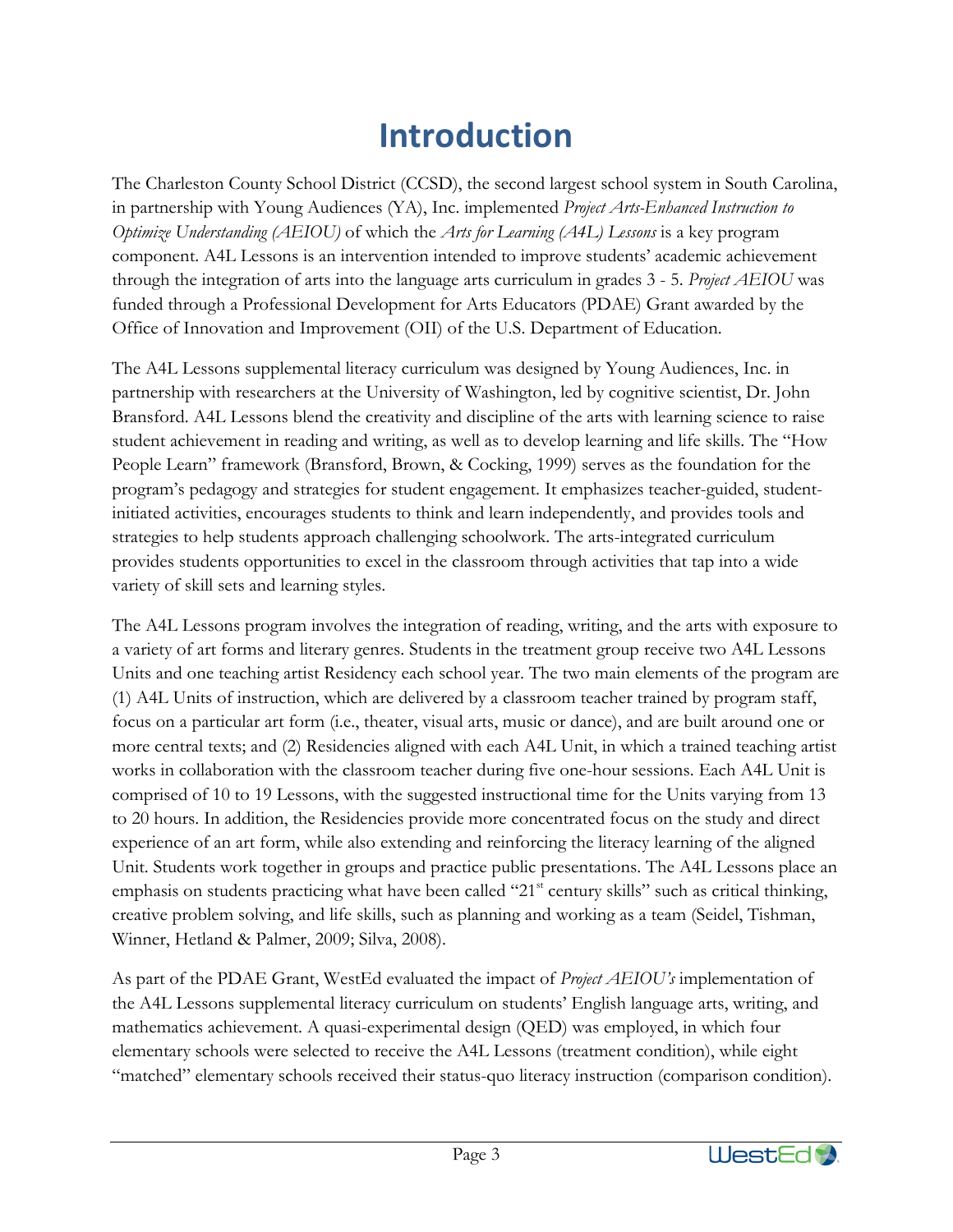# **Methodology**

## **EVALUATION OVERVIEW**

The Evaluation Research Program (ERP) at WestEd, an educational research, development and service organization, served as the *Project Arts-Enhanced Instruction to Optimize Understanding (AEIOU)*  evaluator. Overall, WestEd's external evaluation consisted of both formative and summative evaluation components and employed a multi-method approach, collecting and analyzing quantitative and qualitative data from a variety of sources.

Throughout the third project year, formative evaluation reports of findings from classroom observations, teacher online surveys, teacher content knowledge assessments, and the report on student impacts associated with the second year of the project were disseminated to the project team in the CCSD to enhance program development and implementation, as well as were included (as appropriate) in reports to the U.S. Department of Education. *This report focuses on the student impacts associated with the 2013-2014 implementation of the Arts for Learning (A4L) supplemental literacy curriculum, a major component of Project AEIOU.*

The summative evaluation employed a quasi-experimental matched comparison study to assess the effectiveness of *Project AEIOU* on student literacy achievement in grades 3 through 5. The summative evaluation was guided by the following research questions:

1. What is the impact of *Project AEIOU* on English language arts achievement as measured by the Palmetto Assessment of State Standards (PASS) English language arts, writing, and mathematics tests and the Comprehensive Cross Unit (CCU) Assessments?

a. Does increased dosage yield greater achievement gains?

b. Do some subpopulations of students benefit more from A4L Lessons than others (e.g., English language learners (ELLs), students below grade level on tests of reading proficiency)?

2. What is the impact of *Project AEIOU* on and the Comprehensive Cross Unit (CCU) Assessments?

a. Do some subpopulations of students benefit more from A4L Lessons than others (e.g., English language learners (ELLs), students below grade level on tests of reading proficiency)?

Well-designed quasi-experimental studies allow strong inferences to be drawn concerning the effectiveness of programs (Cook, Shadish, and Wong, 2008). Quasi-experiments do not use the random assignment of participants to intervention and control groups, but instead depend on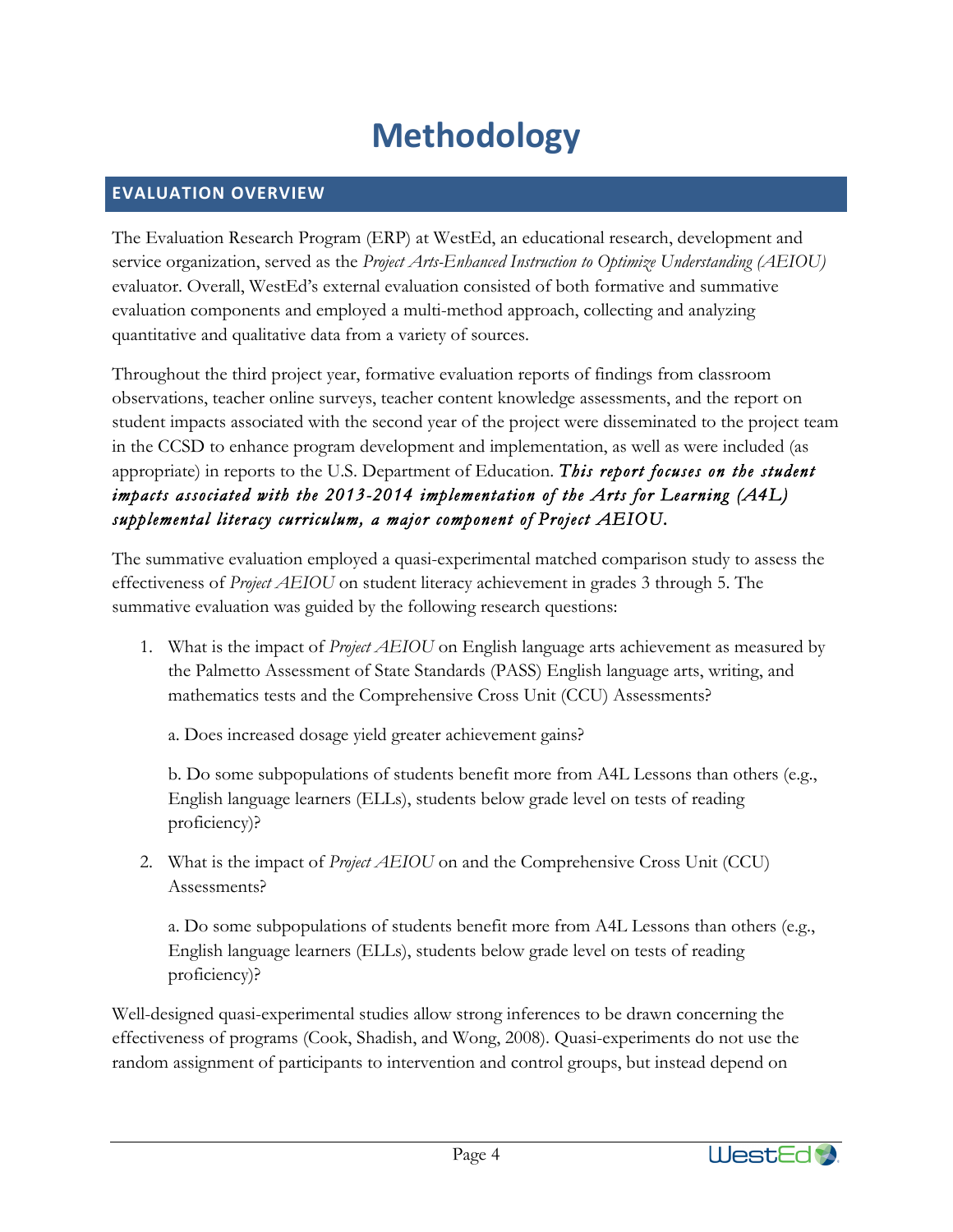applying appropriate measurement and statistical controls to nonequivalent groups to determine intervention impacts on the outcomes of interest.

The research design included two conditions: (1) an A4L Lessons treatment group comprised of four elementary schools, grades 3 - 5; and (2) a no treatment comparison group comprised of eight elementary schools, grades 3 - 5. Cluster analysis was used to select schools in the comparison condition from among a pool of 27 Title I schools in the CCSD.

The sections that follow describe the school sample selection and matching procedure, as well as the measures used in the analyses to determine student impacts.

## **SELECTION OF MATCHED COMPARISON SCHOOLS**

WestEd employed a cluster analysis procedure to select schools in the comparison condition, given the small number of treatment schools participating in the study. To increase the likelihood of group equivalence on five key predictor (nuisance) variables commonly associated with student achievement, the analysis included the following variables: (1) school enrollment; (2) percentage of students qualifying for free/reduced-price lunch; (3) percentage of special education students; (4) student race/ethnicity (i.e., African American, White, Hispanic, and multiple/other races); and (5) student achievement as measured by the Palmetto Assessment of State Standards (PASS) English language arts (ELA) and mathematics tests administered during the 2011-2012 school year. To enhance statistical power, *stable matched bracketing methodology* was used in which the four treatment schools were matched with eight comparison schools, rather than relying on a one-to-one match. From a pool of 27 Title I schools in the CCSD with 75% or more of their students eligible for free/reduced-price lunch, two matching comparison schools were selected to bracket each treatment school; one that performed slightly above the treatment school and one that fell just below it based on the Mahalanobis distance. Mahalanobis distance is a measure that is used to gauge similarity, in this case among schools, and is based on the correlations among variables (the five listed above) by which different patterns/relationships can be identified. The closer the Mahalanobis distance between schools; the greater the similarity of the schools based on the correlations among variables used in the analysis. Exhibit 1 depicts the group of four treatment schools and eight matched comparison schools participating in the study from among the pool of 27 Title I schools during the first two years of project implementation. During the third and final year of the study one school in the treatment group was closed, Sanders Clyde Elementary School. Frierson Elementary School served as its replacement during the third project year, as well as two comparison schools, Murray Lassiane and Ladson Elementary Schools.

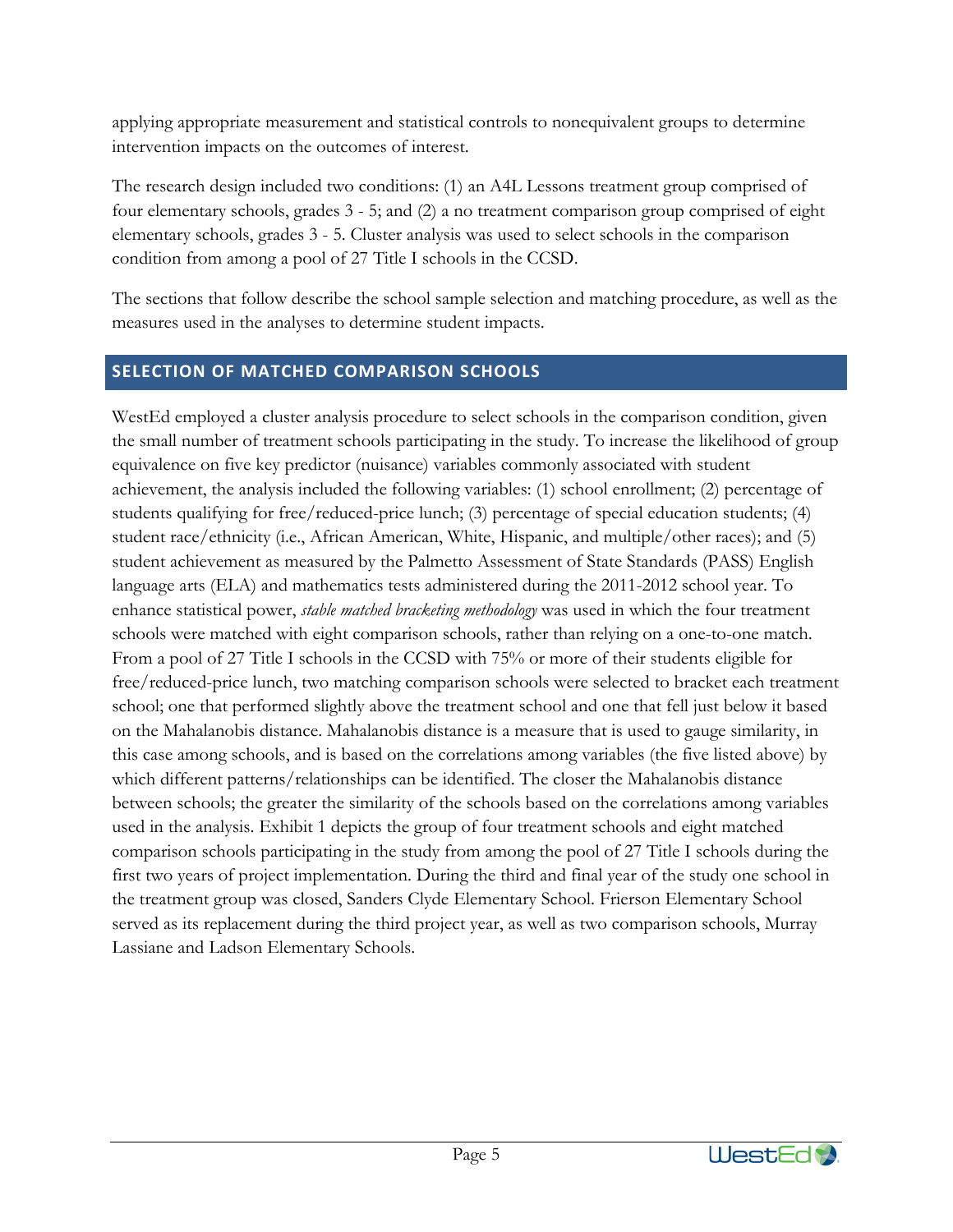|                                       | <b>Treatment (Tx) or</b> |                    |
|---------------------------------------|--------------------------|--------------------|
|                                       | <b>Comparison (C)</b>    | <b>Mahalanobis</b> |
| <b>School Name</b>                    | <b>School</b>            | <b>Distance</b>    |
| 1. Angel Oak Elementary               |                          | 0.000              |
| 2. Lambs Elementary                   | $\mathsf{C}$             | 35.170             |
| 3. Pinehurst Elementary               | <b>Tx</b>                | 39.308             |
| 4. Mitchell Elementary                | C                        | 70.610             |
| 5. Chicora Elementary                 | $\mathsf{C}$             | 73.791             |
| 6. Mary Ford Elementary               | <b>Tx</b>                | 82.318             |
| 7. Burns Elementary                   | $\mathsf{C}$             | 101.435            |
| 8. Memminger Elementary               |                          | 101.899            |
| 9. Stono Park Elementary              |                          | 102.324            |
| 10. Hunley Park Elementary            | $\mathsf{C}$             | 116.180            |
| 11. Ellington Elementary              | <b>Tx</b>                | 122.975            |
| 12. North Charleston Elementary       | $\mathsf{C}$             | 135.535            |
| 13. Oakland Elementary                | C yr. 1 & 2 only         | 141.999            |
| 14. Sanders Clyde Elementary          | Tx yr. 1 & 2 only        | 148.456            |
| 15. St. James-Santee Elementary       | C yr. 1 & 2 only         | 174.311            |
| 16. James Simons Elementary           |                          | 191.262            |
| 17. Charleston Progressive Elementary |                          | 196.507            |
| 18. Blaney Elementary                 |                          | 210.308            |
| 19. Pepperhill Elementary             |                          | 213.776            |
| 20. Charleston Development Academy    |                          | 213.870            |
| 21. Minnie Hughes Elementary          |                          | 217.280            |
| 22. Murray Lasaine Elementary         | C yr. 3 only             | 224.068            |
| 23. Frierson Elementary               | Tx yr.3 only             | 251.067            |
| 24. Ladson Elementary                 | C yr. 3 only             | 273.404            |
| 25. Jane Edwards Elementary           |                          | 282.922            |
| 26. Corcoran Elementary               |                          | 284.930            |
| 27 Goodwin Elementary                 |                          | 315.264            |

## **Exhibit 1. Schools in the Treatment and Comparison Groups**

## **IDENTIFICATION OF ELIGIBLE STUDENTS**

All students in regular third-, fourth-, and fifth-grade classrooms participated in the A4L Lessons program during the 2013-2014 school year. Classroom teachers delivered the intervention in regular classrooms during language arts instructional time. Specifically, one A4L Lessons Unit and one teaching artist Residency was delivered to students in the treatment condition during the 2013-2014 school year. Ten to 19 Lessons comprised each A4L Lessons Unit, with the suggested instructional time for each of the Units varying from 13 to 20 hours.

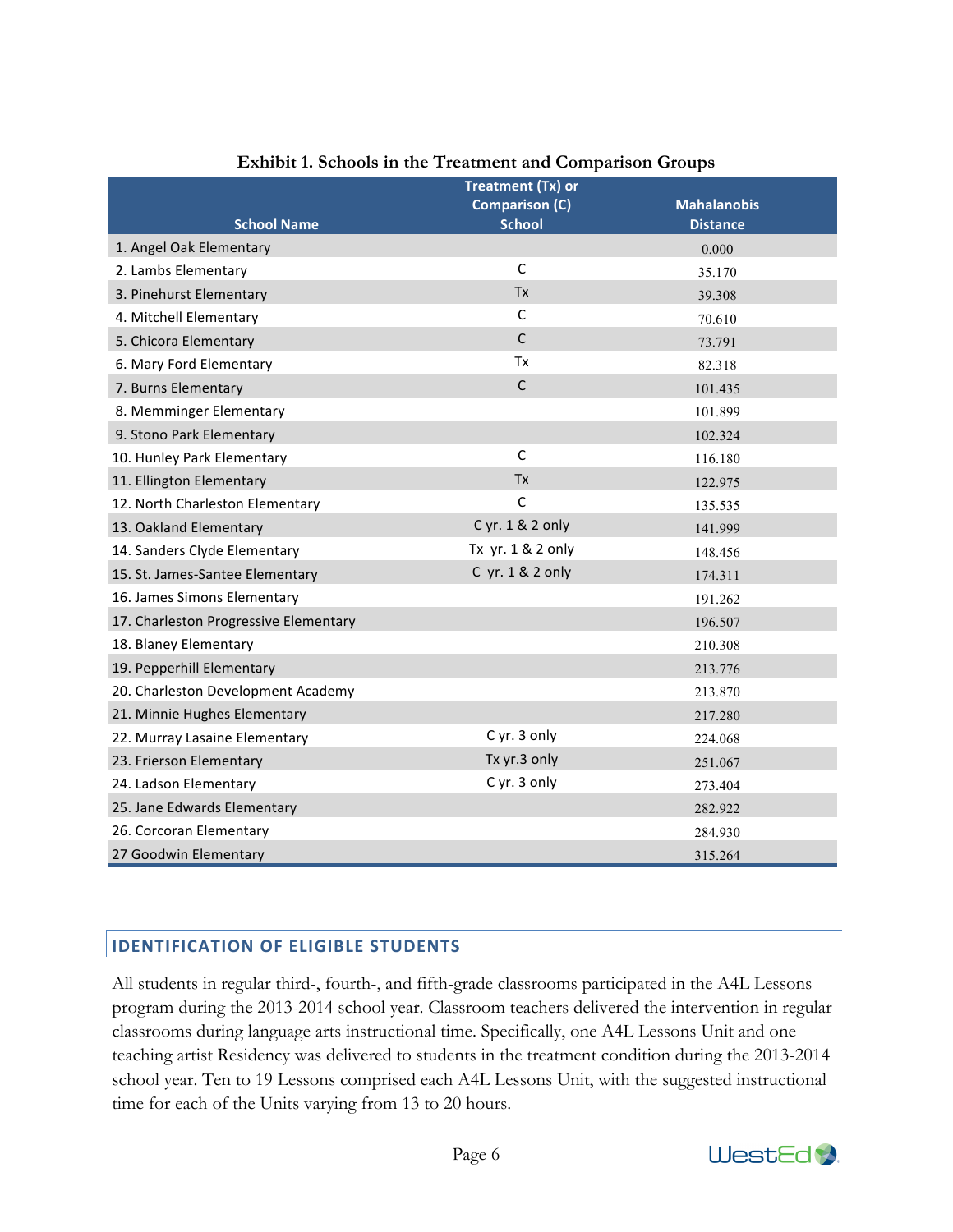## **STUDENT DEMOGRAPHIC DATA**

Data on student demographic characteristics was obtained from the district in October 2012 for the 2011-2012 school year, in August 2013 for the 2012-2013 school year, and in October 2014 for the 2013-2014 school year. Student characteristics included eligibility for free/reduced-price lunch, English language learner (ELL) status, and ethnicity/race (i.e., African American, White, Hispanic and multiple/other races) among other variables. We included these student characteristics in analysis models as covariates to improve the precision of impact estimates. In addition, we used ELL status and below grade-level reading as subgroup indicators in the analyses concerning the differential impacts of the A4L Lessons intervention on student subpopulations.

Data from Frierson Elementary School and its comparison schools for 2013-14 were not included in the analyses reported as students in this treatment school received only one year of the A4L Lessons curriculum (treatment) and teachers received only one year of professional development. In addition, these data were not included in the data file originally provided by the CCSD to WestEd.

#### **PALMETTO ASSESSMENT OF STATE STANDARDS TESTS**

The Palmetto Assessment of State Standards (PASS), part of the South Carolina Statewide Assessment Program, is a criterion-referenced test designed to measure mastery of content standards for students in grade levels 3 through 8. Subjects tested include English language arts (ELA), mathematics, and writing for students in grades 3 through 5, although prior to the 2012-2013 school year, only 5<sup>th</sup>-grade students were administered the PASS writing test. The goal of the A4L Lessons supplemental literacy curriculum is to improve student achievement in the English language arts (ELA), writing, and mathematics making the PASS an appropriate outcome measure aligned with the intervention.

#### **COMPREHENSIVE CROSS-UNIT (CCU) ASSESSMENTS**

Students' literacy and life skills were measured by the CCU assessments, which were developed specifically for the A4L Lessons supplemental literacy curriculum by Dr. Diana Sharp and advised by learning and literacy experts at the University of Washington<sup>1</sup>. One such assessment – the Joy Test -- was administered to grade 3 students, while – the Ruth Test -- was administered to students in grade 4, and – the Jackie Test – was administered to students in grade 5. These assessments are constituted by a set of items that focus exclusively on the development of Cross-Unit skills, rather than also including Unit-Specific items. Cross-Unit items assess DEEP skills (Decision Enhanced by

<sup>&</sup>lt;sup>1</sup> Literacy expert, Diana Sharp, and learning experts from the University of Washington (UW), John Bransford, Nancy Vye, and Allison Moore developed the assessments. These individuals from UW were also members of the team that developed the curriculum units.

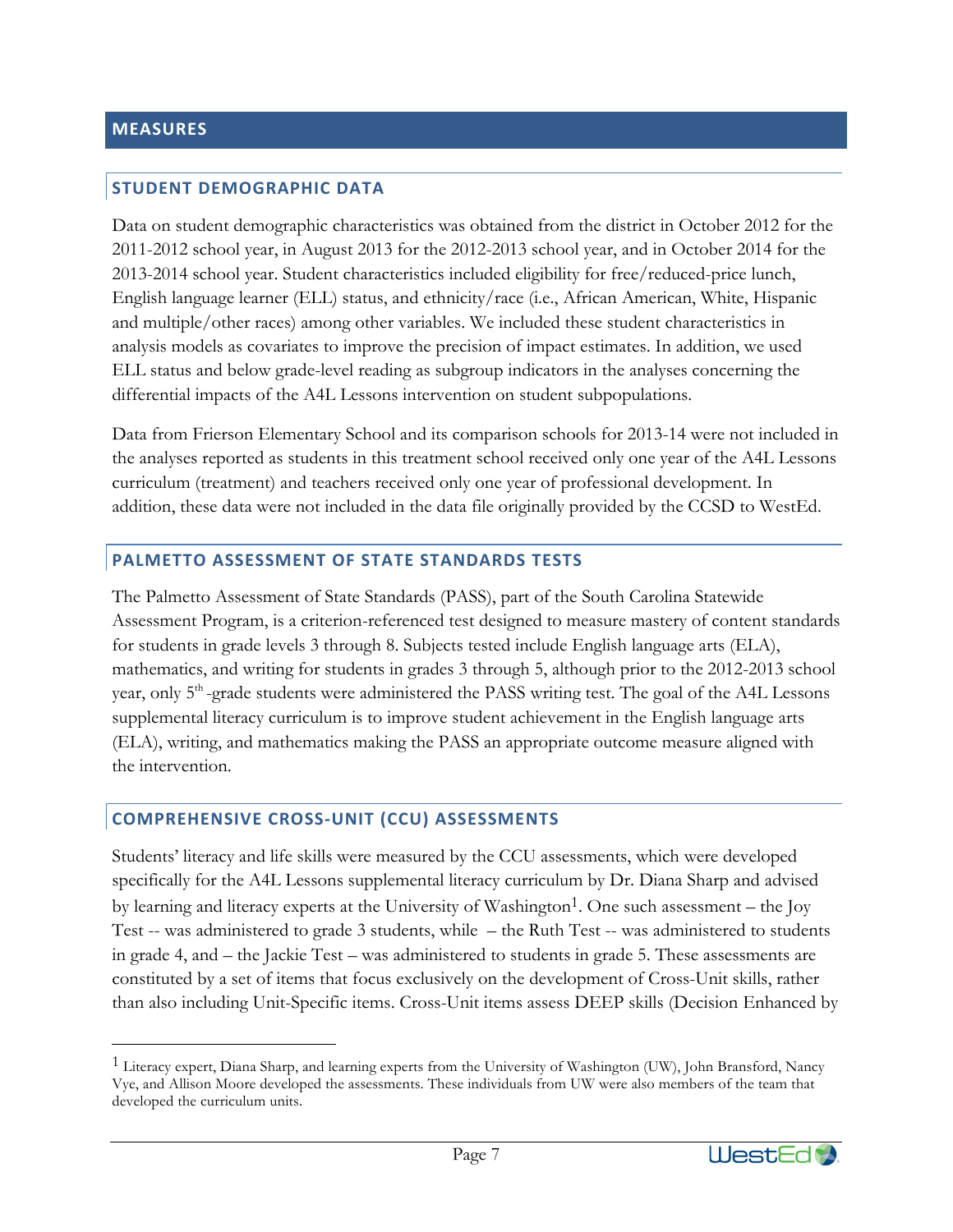Empathy and Perspective) and include describing a character's or the author's traits, emotions, thoughts, or internal motivations based on a text, as well as analyzing how a character's or author's perspective impacts other key genre-specific elements (e.g., the problem, events, and resolution in a story; visual representations in a graphic novel; or the mood or feelings in a poem). By contrast, Unit-Specific items assess students' skills specific to an A4L Lessons Unit such as the ability to analyze the structural elements of a story (e.g., protagonist, overarching problems, events, resolution, and setting), make inferences to create meaning, identify the theme in a novel, and identify and describe images from a poem.

Pretest CCU data were collected before the A4L intervention was implemented in treatment schools, while posttest CCU data collection occurred after both A4L Lessons Units and the teaching artist Residency implementation in the spring of each project year (2012, 2013, and 2014).

The CCU assessments ask students to respond to open-ended questions about literature selections and assess literacy achievement, as well as 21st century learning and life skills. Students in intervention schools had no prior exposure to the literature selections or to the CCU assessments through their participation in the A4L Lessons program. The Joy, Ruth, and Jackie CCU assessments are scored with similar rubrics. The rubric for the Joy Test has seven criteria and the Ruth Test and Jackie Test each have 12 criteria. The criteria for the Joy, Ruth, and Jackie Tests are rated using 0 (e.g., *does not make sense*) to 2 (e.g., *mentions what others were thinking*), 0 (e.g., *0 traits*) to 4 (e.g., *4 traits*), 0 to 6, and 0 to 9 scales.

Inter-rater reliability for the CCU assessments has been established, with raters exhibiting high levels of agreement on each item scored (75% agreement or better), although no validation studies have yet been conducted and no parallel forms of the tests are in use.

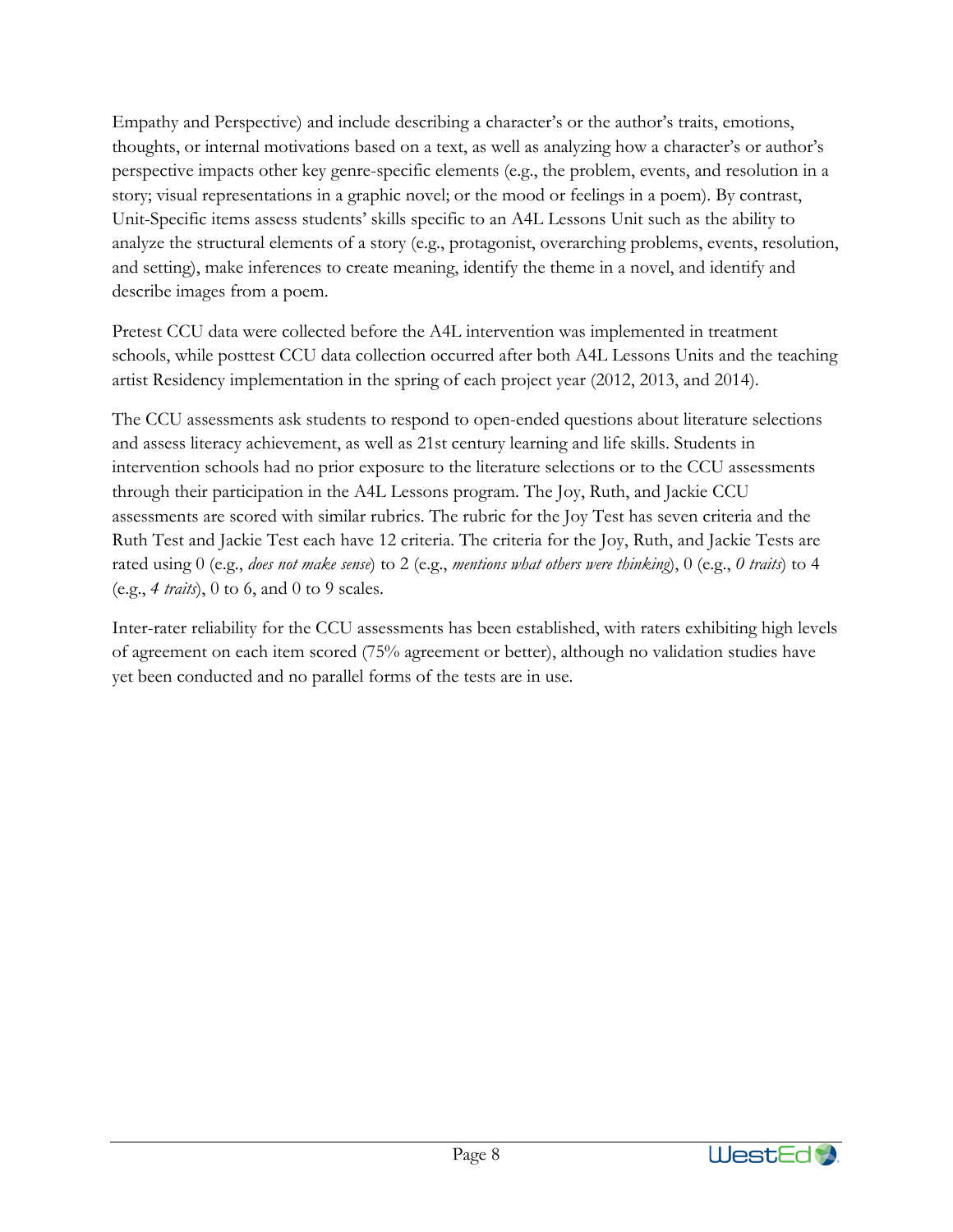## **Findings**

The discussion of our findings concerning student impacts is organized by summative evaluation questions and type of assessment. Student impacts on the Palmetto Assessment of State Standards (PASS) tests are presented first, followed by student impacts on the Comprehensive Cross Unit (CCU) assessments.

### **PALMETTO ASSESSMENT OF STATE STANDARDS (PASS) TEST FINDINGS**

## **SAMPLE**

WestEd received a data set from the Charleston County School District (CCSD) containing data for 1,813 students across grades 3 - 5 in 9 schools participating in the study. Student demographic characteristics such as gender, grade level, ethnicity, English language learner (ELL) status, and indicators of student achievement (i.e., the Palmetto Assessment of State Standards (PASS) English language arts (ELA), writing, and mathematics test scores from 2013 and 2014), among other variables were included in the data set. Exhibit 2 lists the treatment and comparison schools, as well as the number of students from each of the schools in our analysis sample. Data from a total of 616 students in grades 3 - 5 from treatment schools who received the A4L Lessons supplemental literacy curriculum and 1,197 students in grades 3-5 from comparison schools were used in the achievement analyses.

| <b>Treatment Schools</b>           | <b>Comparison Schools</b>             |
|------------------------------------|---------------------------------------|
| Ellington Elementary ( $n = 117$ ) | Burns Elementary ( $n = 204$ )        |
| Mary Ford Elementary ( $n = 134$ ) | Chicora Elementary ( $n = 199$ )      |
| Pinehurst Elementary (n = 365)     | Hunley Park Elementary ( $n = 185$ )  |
|                                    | Lambs Elementary ( $n = 153$ )        |
|                                    | Mitchell Elementary ( $n = 139$ )     |
|                                    | North Charleston Elementary (n = 317) |

#### **Exhibit 2. Number of Students by School**

Note: As described in an earlier section of this report, the matching procedure relied on cluster analysis and stable matched bracketing methodology to select schools in the comparison condition, resulting in the identification of six comparison schools. We could not identify school of enrollment for five treatment students in the treatment condition.

### **ANALYTIC METHODS**

We determined the impact of the A4L Lessons program on student achievement in English language arts, writing, and mathematics on the Palmetto Assessment of State Standards (PASS) by conducting within-grade comparisons of treatment and comparison group students in grades 3, 4, and 5. The analysis of student achievement data relied on Analysis of Covariance (ANCOVA) modeling

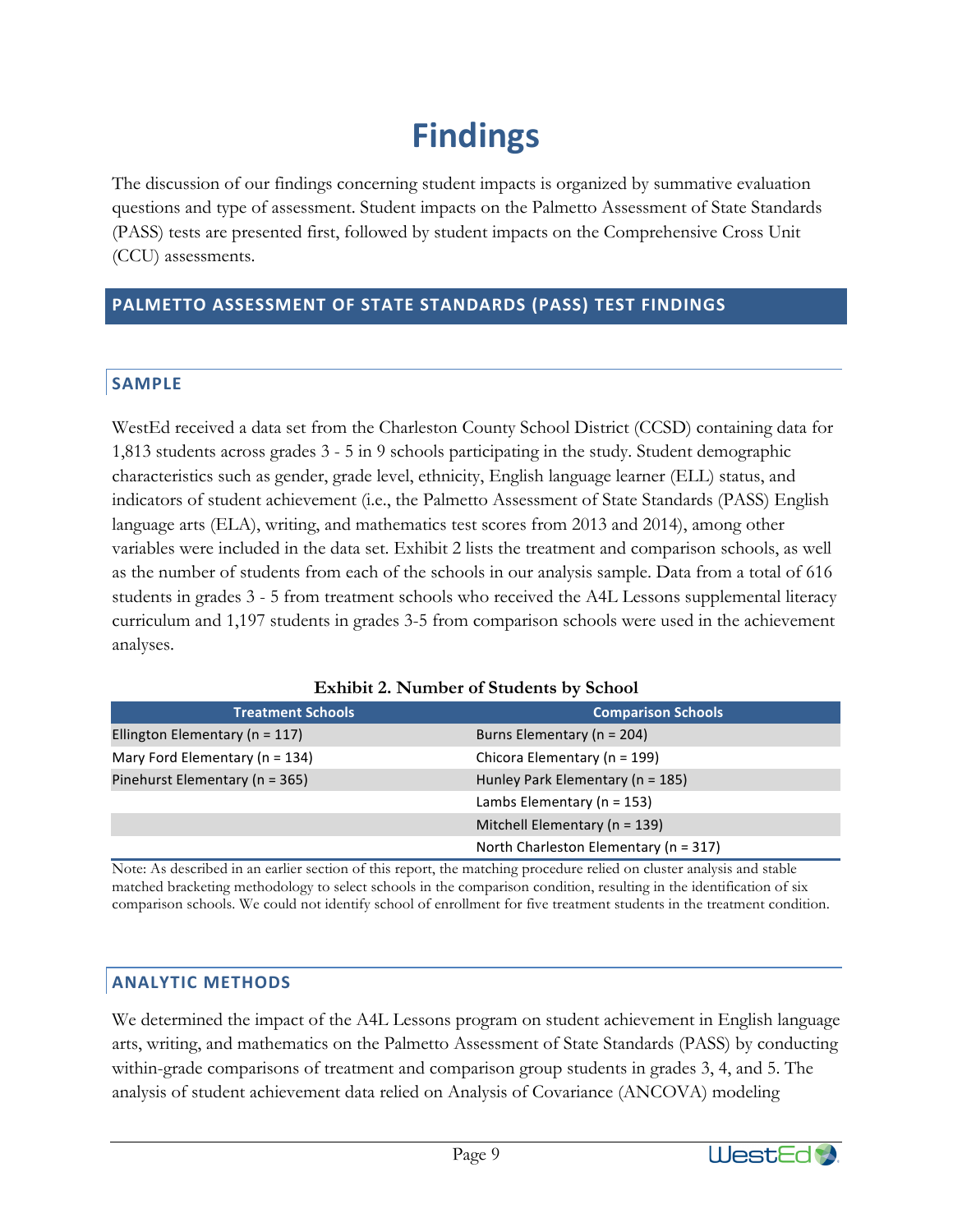techniques. Using ANCOVA allows one to determine the unique effects of the A4L Lessons program on student achievement once other variables in the model are taken into consideration, as well as to estimate the magnitude of effects (effect size). The effect sizes were computed based on Hedges' g measure. These analyses included all treatment and comparison students, regardless of the extent to which they participated in the program, with separate models conducted for each grade level. Exhibit 3 below provides a brief description of the variables used in the achievement analyses.

| <b>Variable</b>                                  | <b>Description</b>                                                                                                                                                                                                                                                                                                                                                                                                                                                                                                                                                                |  |  |  |  |
|--------------------------------------------------|-----------------------------------------------------------------------------------------------------------------------------------------------------------------------------------------------------------------------------------------------------------------------------------------------------------------------------------------------------------------------------------------------------------------------------------------------------------------------------------------------------------------------------------------------------------------------------------|--|--|--|--|
| <b>Independent Variables</b>                     |                                                                                                                                                                                                                                                                                                                                                                                                                                                                                                                                                                                   |  |  |  |  |
| Gender                                           | Female = $0$ , Male = $1$                                                                                                                                                                                                                                                                                                                                                                                                                                                                                                                                                         |  |  |  |  |
| <b>Special Education</b>                         | Special education = 1, Non-special education = 2. (Identified as<br>having a specific learning disability, mentally retarded, hard of<br>hearing, speech or language impaired, emotional disturbed,<br>orthopedic impaired, or having other health impairments)                                                                                                                                                                                                                                                                                                                   |  |  |  |  |
| English Language Learner                         | English learners = 1, native English/English proficient students =<br>0                                                                                                                                                                                                                                                                                                                                                                                                                                                                                                           |  |  |  |  |
| African American                                 | African American = 1, Non-African American = 0                                                                                                                                                                                                                                                                                                                                                                                                                                                                                                                                    |  |  |  |  |
| Receives Free or Reduced Lunch                   | Receives free or reduced price lunch $= 1$ , does not receive free or<br>reduced price lunch = $0$                                                                                                                                                                                                                                                                                                                                                                                                                                                                                |  |  |  |  |
| <b>504 Plan</b>                                  | 504 Plan = 1, does not have a 504 plan = 0                                                                                                                                                                                                                                                                                                                                                                                                                                                                                                                                        |  |  |  |  |
| <b>Dependent Variables</b>                       |                                                                                                                                                                                                                                                                                                                                                                                                                                                                                                                                                                                   |  |  |  |  |
| Palmetto Assessment of State Standards<br>(PASS) | Spring 2014 PASS English language arts (ELA), mathematics, and<br>writing assessments (Spring ELA 2014) designed to measure<br>progress towards South Carolina's state-adopted academic<br>content standards. Spring 2013 test scores were used as<br>statistical controls (covariates) in the ELA, mathematics, and<br>writing analyses for $4^{\text{th}}$ and $5^{\text{th}}$ graders. For $3^{\text{rd}}$ graders, no<br>previous test scores were available so 2013 school level mean<br>PASS scale scores from the 3 <sup>rd</sup> grade students were used as<br>controls. |  |  |  |  |

|  |  | Exhibit 3. Description of Variables Used in the Achievement Analyses |  |
|--|--|----------------------------------------------------------------------|--|
|  |  |                                                                      |  |

We created dosage groups based how long a student had been enrolled in a school participating in the treatment group in the study. Only students in the  $4<sup>th</sup>$  and  $5<sup>th</sup>$  grades during the 2013-14 school year were included in the dosage analyses because only these students had the opportunity to participate in the A4L Lessons program for more than one year. Similarly, the comparison groups included only students in  $4<sup>th</sup>$ - grade and  $5<sup>th</sup>$ -grade in those schools that did not receive A4L Lessons instruction. Furthermore, to examine whether exposure to A4L Lessons instruction was related to student achievement, we categorized  $4<sup>th</sup>$ - and  $5<sup>th</sup>$ -grade students into three groups: (1) Comparison; (2) 1 year; (3) 2 years; and (4) 2.5 years.

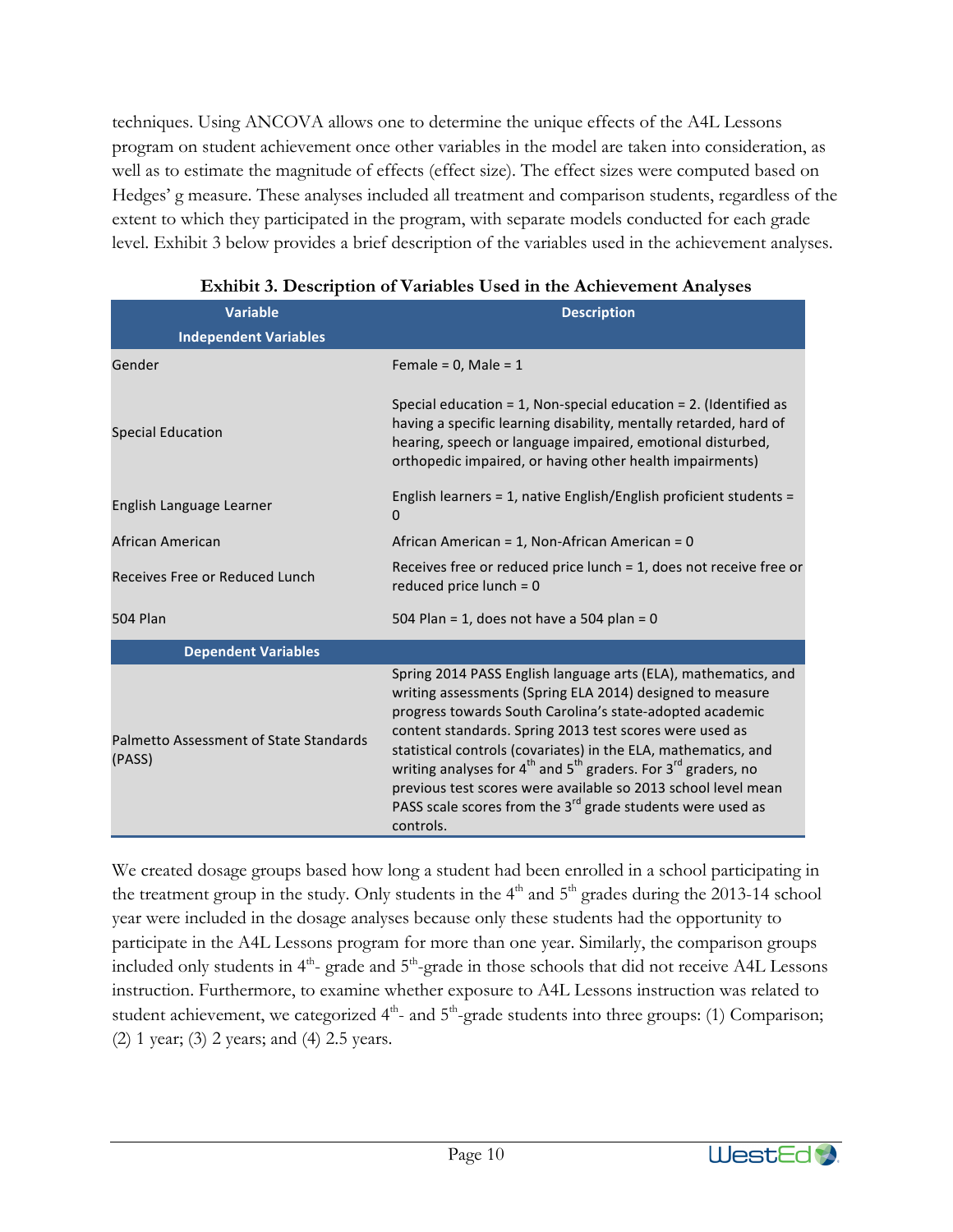We used a dummy coding strategy to contrast the low and high dosage students with the comparison students, specifying ANCOVA models to assess the effects of program exposure on the PASS ELA, writing, and mathematics scores after controlling for the variables listed in Exhibit 3.

In addition, we conducted exploratory subpopulation analyses to calculate impact estimates for ELL students and below grade-level readers. These subgroup analyses allowed us to determine whether the impact of the intervention differed for these subgroups of students. To conduct the subgroup analyses, we created subgroup  $\times$  treatment status interaction terms and included these interaction terms as predictors in the ANCOVA models. Subgroup analyses did not include students eligible for free/reduced price lunch because all schools in the study are Title I schools.

## **TREATMENT OF MISSING DATA**

Because of the relatively small number of students who had missing data, we treated missing data by using listwise deletion, excluding all students who did not have complete data for the analyses that assessed the impact of the program on the Palmetto Assessment of State Standards (PASS) English language arts (ELA) and mathematics tests. In total, 10.0% (*n* =120) of eligible students were removed from the ELA analyses,  $10.3\%$  ( $n=123$ ) of eligible students were removed from the mathematics analyses, and  $11.1\%$  (n=132) of eligible students were removed from the writing analyses when we employed listwise deletion.

## **PALMETTO ASSESSMENT OF STATE STANDARDS (PASS) ELA TEST FINDINGS**

The results of the three ANCOVA models revealed that A4L Lessons instruction had a positive, reliable impact on PASS ELA scores for students in grades 3, 4, and 5, although effect sizes for these within-grade comparisons were small. These findings are displayed in Exhibit 4.

| Companion Students |     |                       |                  |       |         |                    |  |  |  |
|--------------------|-----|-----------------------|------------------|-------|---------|--------------------|--|--|--|
|                    | N   | <b>Adjusted Means</b> |                  | F     | p-value | <b>Effect Size</b> |  |  |  |
|                    |     | <b>Comparison</b>     | <b>Treatment</b> |       |         |                    |  |  |  |
| Grade 3*           | 588 | 613.63                | 629.74           | 15.21 | .001    | 0.322              |  |  |  |
| Grade 4            | 554 | 607.21                | 617.48           | 14.48 | .001    | 0.263              |  |  |  |
| Grade 5            | 522 | 612.83                | 619.66           | 5.057 | .025    | 0.151              |  |  |  |

| Exhibit 4. Means and ANCOVA Results on the 2013 PASS ELA Test for Treatment and |
|---------------------------------------------------------------------------------|
| <b>Comparison Students</b>                                                      |

\*2013 school level mean 3rd-grade ELA scale scores were used as covariates.

### **PALMETTO ASSESSMENT OF STATE STANDARDS (PASS) MATHEMATICS TEST FINDINGS**

The A4L Lessons program produced a positive impact on PASS mathematics scores for students in grades 4 and 5*.* The results of ANCOVA modeling showed that after controlling for important covariates, there were significant differences between the PASS mathematics scores of  $4<sup>th</sup>$ -grade and 5<sup>th</sup>-grade treatment and comparison students. Grade 4 and grade 5 students who received A4L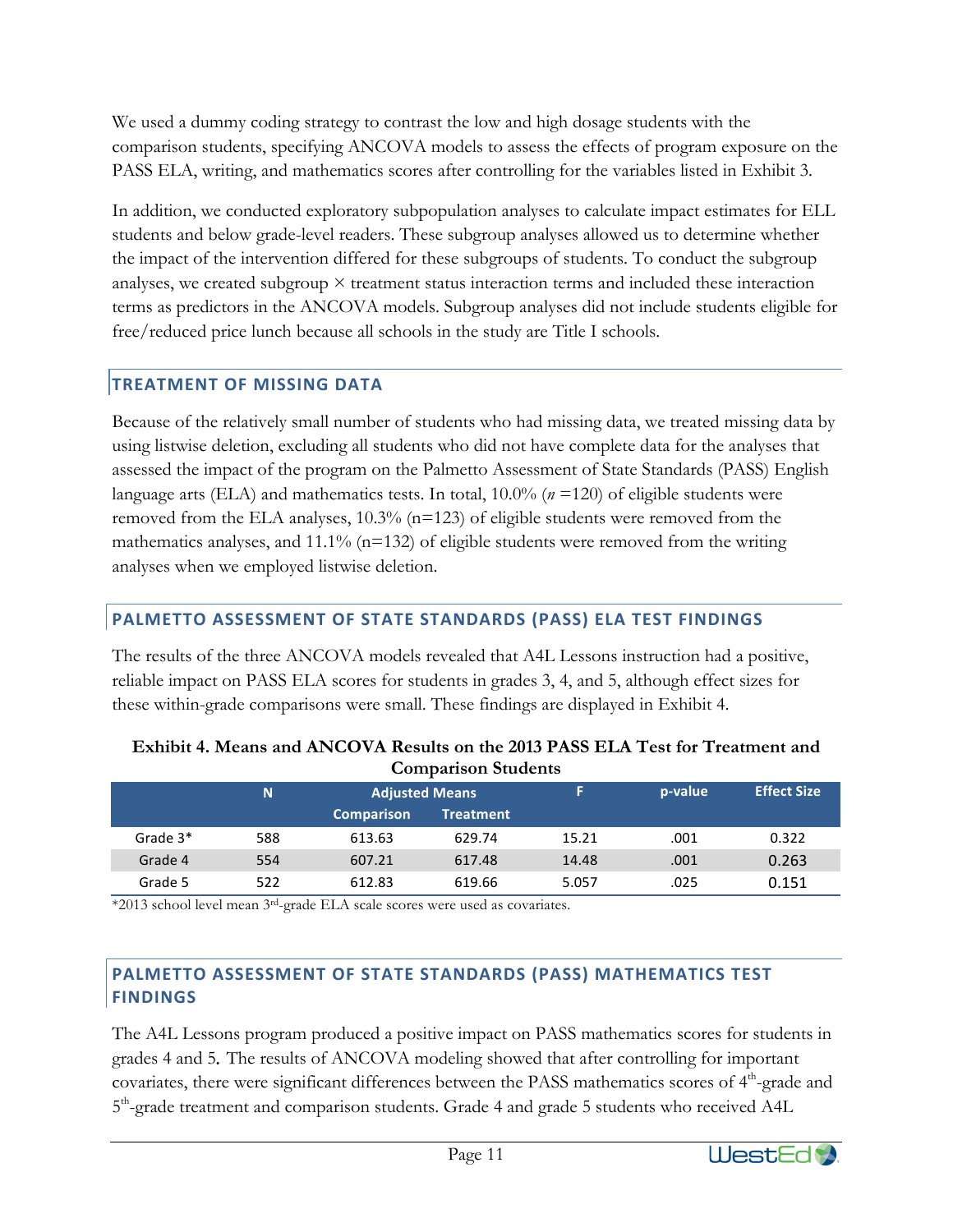Lessons instruction scored significantly higher on the 2014 PASS mathematics test than did their counterparts in comparison schools; however, the effect sizes for the comparisons were small. Regarding students in grade 3, no significant difference on the PASS mathematics test was evident between treatment and comparison group students. These findings are depicted in Exhibit 5 below.

| Exhibit 5. Means and ANCOVA Results on the 2013 PASS Mathematics Test for Treatment |
|-------------------------------------------------------------------------------------|
| and Comparison Students                                                             |

|          | N   | <b>Adjusted Means</b> |                  | F     | p-value | <b>Effect Size</b> |
|----------|-----|-----------------------|------------------|-------|---------|--------------------|
|          |     | <b>Comparison</b>     | <b>Treatment</b> |       |         |                    |
| Grade 3* | 590 | 605.67                | 611.79           | 1.499 | 0.220   | 0.113              |
| Grade 4  | 554 | 608.98                | 623.51           | 22.69 | 0.001   | 0.307              |
| Grade 5  | 522 | 612.41                | 619.44           | 4.90  | 0.027   | 0.141              |

\*2013 school level mean 3rd-grade math scale scores were used as covariates.

## **PALMETTO ASSESSMENT OF STATE STANDARDS (PASS) WRITING TEST FINDINGS**

We conducted a set of analyses to determine whether the A4L Lessons program had an impact on students' writing scores after controlling for other important covariates. As displayed in Exhibit 6, there were no reliable differences between the writing scores of students in treatment schools and their counterparts in comparison schools for students in grades 3, 4, or 5.

#### **Exhibit 6. Means and ANCOVA results on the PASS Writing Test for Treatment and Comparison Students**

|            | N   | <b>Adjusted Means</b> |                  | F    | p-value | <b>Effect Size</b> |
|------------|-----|-----------------------|------------------|------|---------|--------------------|
|            |     | <b>Comparison</b>     | <b>Treatment</b> |      |         |                    |
| Grade $3*$ | 579 | 608.15                | 611.01           | 0.65 | 0.422   | 0.071              |
| Grade 4    | 543 | 606.43                | 610.52           | 2.42 | 0.121   | 0.107              |
| Grade 5    | 512 | 616.81                | 614.12           | 0.93 | 0.333   | 0.064              |

\*2013 school level mean 3rd Grade Writing scale scores were used as controls.

## **EFFECTS OF PROGRAM EXPOSURE (DOSAGE)**

Results of analyses conducted to assess the effects of program exposure or dosage on PASS ELA, mathematics, and writing scores for students in grades 4 and 5 are depicted in Exhibit 7.

## **GRADE 4 DOSAGE ANALYSIS**

Students in grade 4 receiving 2 years of A4L Lessons (treatment) scored reliably higher on the PASS ELA and mathematics tests than students in the comparison group, although effect sizes based on these differences were small. Similarly, 4<sup>th</sup>-grade students receiving one year of A4L Lessons

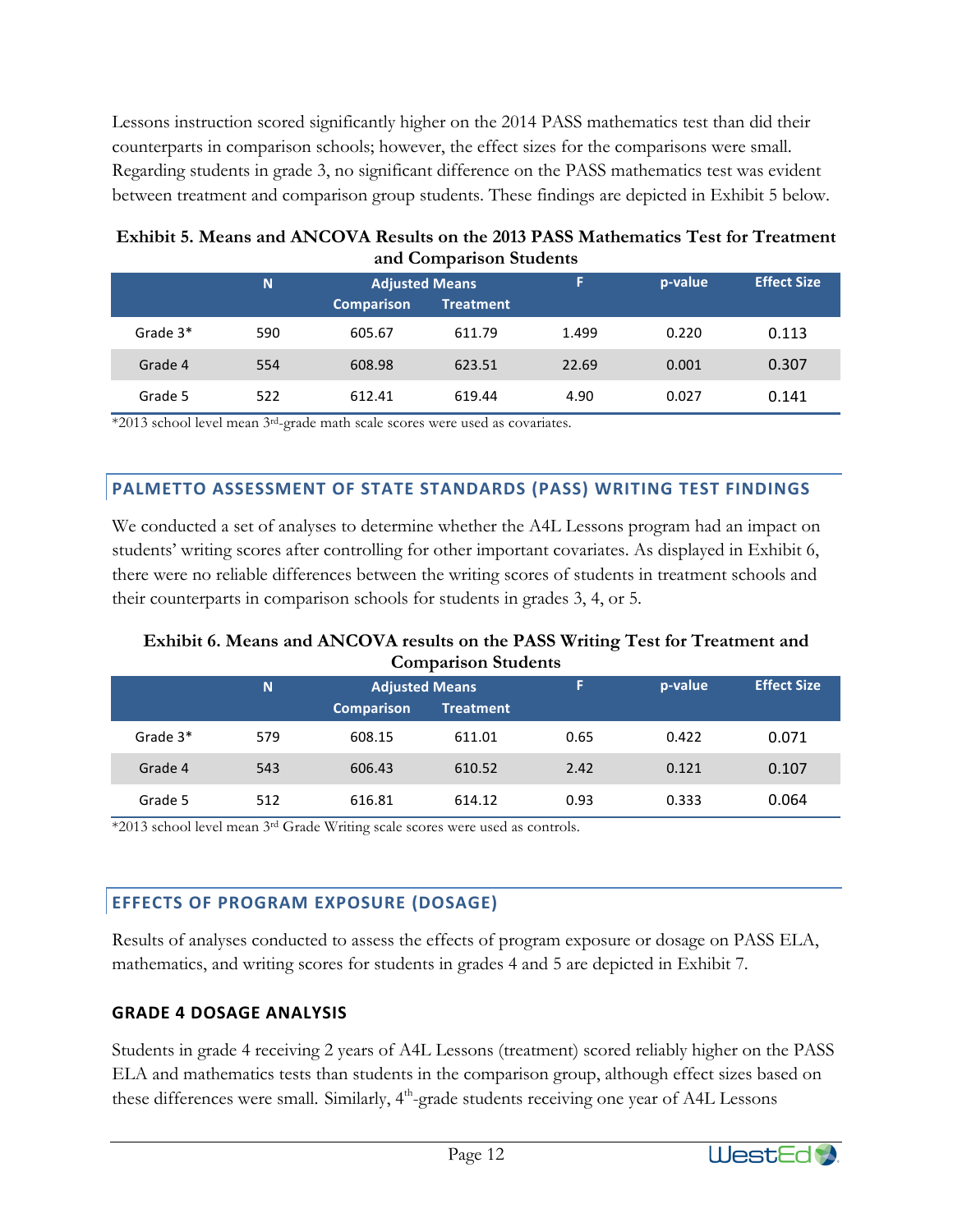(treatment) also evidenced higher PASS ELA and mathematics scores than 4<sup>th</sup> graders in the comparison condition, but these differences were not statistically significant.Grade 4 students receiving one year of treatment (1 year of dosage and, therefore, not in the sample the previous year) scored reliably higher on the PASS writing test than students in the comparison group, although the effect size was small. Surprisingly, grade 4 students receiving two years of treatment (2 years of dosage) did not demonstrate reliably greater differences on PASS writing test scores than grade 4 comparison students.

## **GRADE 5 DOSAGE**

Grade 5 students receiving at least two years of A4L Lessons instruction scored reliably higher on the PASS ELA test than their comparison group counterparts and the effect size was small*.* There was no significant difference between students receiving one year of dosage and comparison group students, although means were in the expected direction.

Similarly, grade 5 students receiving 2.5 years of A4L Lessons instruction scored reliably higher on the PASS ELA test than their comparison group counterparts, although the effect size was small*.* In addition, grade 5 students receiving one or two years of dosage evidenced higher PASS mathematics scores than grade 5 comparison group students, but these differences were not statistically significant.

No reliable differences were found between  $5<sup>th</sup>$ -grade students in treatment and comparison groups on the PASS writing test, regardless of the level of dosage (i.e., 1, 2, or 2.5 years).

#### **Exhibit 7. Differences between Students in Comparison Group and Students in Treatment Groups**

|                     | <b>Comparison</b><br><b>Group</b> | 1 Year Dosage<br><b>Treatment Group</b> |       | 2 Years Dosage<br><b>Treatment Group</b> |                  |       | 2.5 Years Dosage<br><b>Treatment Group</b> |                          |       |               |
|---------------------|-----------------------------------|-----------------------------------------|-------|------------------------------------------|------------------|-------|--------------------------------------------|--------------------------|-------|---------------|
|                     | <b>Adjusted</b>                   | Adjusted p-value                        |       | <b>Effect</b>                            | Adjusted p-value |       | <b>Effect</b>                              | <b>Adjusted p-value</b>  |       | <b>Effect</b> |
|                     | <b>Means</b>                      | <b>Means</b>                            |       | <b>Size</b>                              | <b>Means</b>     |       | <b>Size</b>                                | <b>Means</b>             |       | <b>Size</b>   |
| Grade 4             |                                   |                                         |       |                                          |                  |       |                                            |                          |       |               |
| <b>PASS ELA</b>     | 607.41                            | 611.69                                  | 0.538 | 0.11                                     | 618.04           | 0.001 | 0.27                                       | $\overline{\phantom{a}}$ |       |               |
| <b>PASS Math</b>    | 609.57                            | 621.61                                  | 0.123 | 0.03                                     | 622.69           | 0.000 | 0.28                                       |                          |       |               |
| <b>PASS Writing</b> | 606.72                            | 629.87                                  | 0.001 | 0.06                                     | 608.05           | 0.632 | 0.04                                       |                          |       |               |
| Grade 5             |                                   |                                         |       |                                          |                  |       |                                            |                          |       |               |
| <b>PASS ELA</b>     | 613.39                            | 606.94                                  | 0.486 | 0.14                                     | 631.68           | 0.006 | 0.39                                       | 620.09                   | 0.050 | 0.15          |
| <b>PASS Math</b>    | 612.50                            | 612.93                                  | 0.965 | 0.01                                     | 622.32           | 0.162 | 0.19                                       | 621.20                   | 0.017 | 0.17          |
| <b>PASS Writing</b> | 617.26                            | 612.51                                  | 0.590 | 0.11                                     | 620.35           | 0.621 | 0.07                                       | 613.20                   | 0.201 | 0.10          |

\* Grade 4: Comparison *n* = 411; 1 Year *n* = 31; 2 Years *n* = 160. Grade 5: Comparison *n* = 376; 1 Year *n* = 23; 2 Years *n*  $= 23, 2.5$  Years  $n = 121$ . The means have been adjusted to account for the covariates in the models. The effect sizes were calculated by dividing the mean difference by the pooled standard deviation. The effect sizes and *p* values are based on contrasts between treatment and comparison students across three dosage levels.

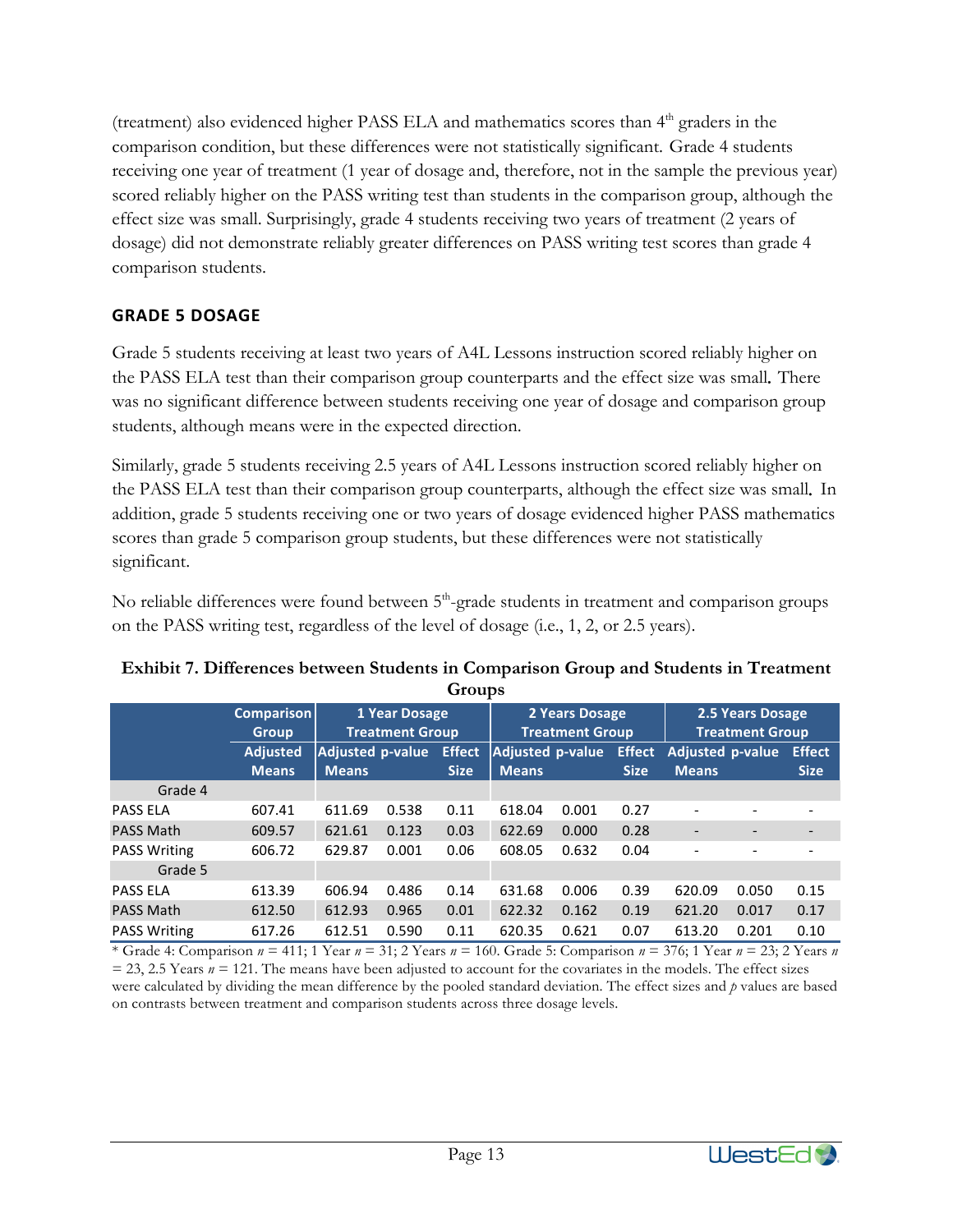## **COMPREHENSIVE CROSS UNIT (CCU) ASSESSMENT FINDINGS**

#### **SAMPLE**

Comprehensive Cross Unit (CCU) assessment data were analyzed for 488 students in grades 3, 4, and 5 who received A4L Lessons instruction. Exhibit 8 depicts the number of students with matching CCU pretests/posttests collected at each of the elementary schools in the treatment condition. It should be noted that CCU assessments were not administered in comparison schools.

| <b>EXHIDIT 0. INDITIDEL OF SUBJECTIVE DY TTEALMENT SCHOOL</b> |               |  |
|---------------------------------------------------------------|---------------|--|
| <b>Treatment School</b>                                       | <b>Number</b> |  |
| <b>Pinehurst Elementary</b>                                   | 283           |  |
| Mary Ford Elementary                                          | 100           |  |
| <b>Ellington Elementary</b>                                   | 100           |  |
| Frierson Elementary                                           | 0             |  |

#### **Exhibit 8. Number of Students by Treatment School**

Note: We could not identify school of enrollment for five students in the treatment condition.

As can be seen in Exhibit 9, student demographics such as gender, English language learner (ELL) status, and ethnicity were similarly distributed across grade levels in treatment schools.

|                                | LAMOR 7. ORGAN DUMOGRAPHIC CHARACTERIUS DY GRAGE LUVER |                       |                       |
|--------------------------------|--------------------------------------------------------|-----------------------|-----------------------|
|                                | 3 <sup>rd</sup> Grade                                  | 4 <sup>th</sup> Grade | 5 <sup>th</sup> Grade |
|                                | $(n = 191)^2$                                          | $(n = 153)$           | $(n = 141)$           |
| Female                         | 47%                                                    | 50%                   | 44%                   |
| <b>Special Education</b>       | 9%                                                     | 7%                    | 8%                    |
| English Language Learner       | 40%                                                    | 41%                   | 31%                   |
| African American               | 50%                                                    | 51%                   | 57%                   |
| Receives Free or Reduced Lunch | 96%                                                    | 97%                   | 97%                   |
| Below reading grade level      | 42%                                                    | 39%                   | 62%                   |
| <b>504 Plan</b>                | 2%                                                     | 1%                    | 2%                    |

#### **Exhibit 9. Student Demographic Characteristics by Grade Level**

#### **ANALYTIC METHODS**

We determined the impact of the A4L Lessons on student literacy for students in the treatment condition, relying on Student's *t* statistic and using paired samples to compare pretest/posttest mean scores on the CCU assessments. Analyses were conducted within grade levels 3, 4, and 5. In

<sup>&</sup>lt;sup>2</sup> Demographic characteristics were not available for two <sup>3rd</sup> grade students and one <sup>4th</sup> grade student.

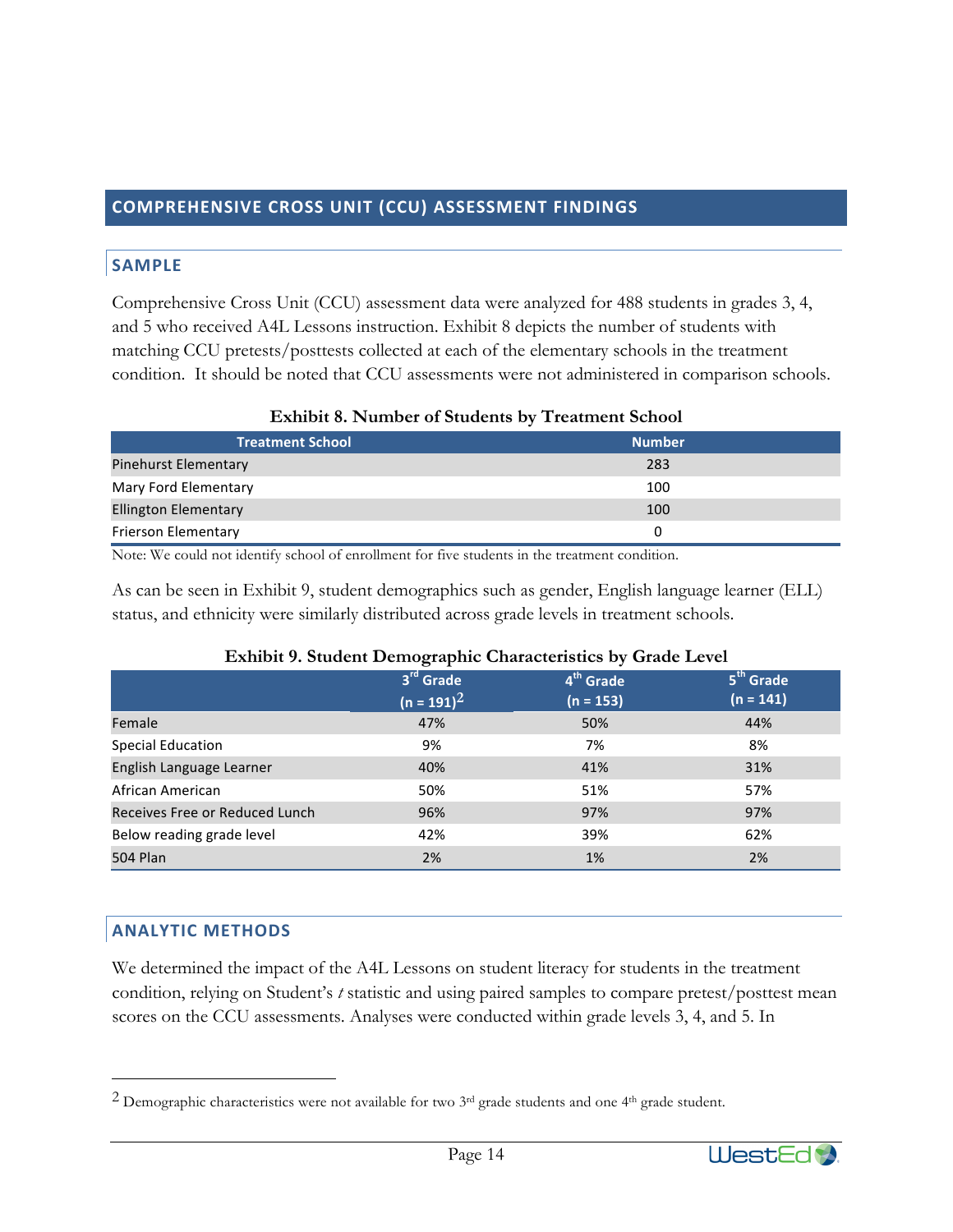addition, exploratory analyses assessing the impact of A4L Lessons instruction on student subpopulations (i.e., ELL students and below grade-level readers) were conducted.

Regarding CCU assessments,  $3<sup>rd</sup>$ -grade students were administered the Joy Test,  $4<sup>th</sup>$ -grade students were administered the Ruth Test, and  $5<sup>th</sup>$ -grade students were administered the Jackie Test. Findings are reported below by grade level and CCU assessment (Joy, Ruth, or Jackie Test).

## **GRADE 3: JOY TEST FINDINGS**

On average, students in grade 3 evidenced reliable gains in their literacy learning as measured by the Comprehensive Cross Unit (CCU) assessment (Joy Test).Statistically significant gains from pretest to posttest were evident at the  $p<0.01$  level. These findings are depicted in Exhibit 10.

### **Exhibit 10. Literacy Gains on the Joy Test: Grade 3 Treatment Students**

| <b>Mean Pretest</b> | <b>Mean Posttest</b> |         | p-value |
|---------------------|----------------------|---------|---------|
| 10.32               | 12.81                | $-5.68$ | .001    |

In addition, we determined the percentage of students in grade 3 making gains or improving from pretest to posttest on the Joy Test. As can be seen in Exhibit 11, a majority (64.1%) of  $3^{rd}$ -grade students evidenced some degree of improvement from pretest to posttest.

| municie in improvement on the joy rective crate of retaining cratemic |                |               |
|-----------------------------------------------------------------------|----------------|---------------|
| Improvement                                                           | <b>Percent</b> | <b>Number</b> |
| Improved                                                              | 64.1           | 123           |
| No change                                                             |                |               |
| Did not improve                                                       | 30.2           | 58            |

### **Exhibit 11. Improvement on the Joy Test: Grade 3 Treatment Students**

## **GRADES 4: RUTH TEST FINDINGS**

Similarly, students in grade 4 receiving the A4L supplemental curriculum evidenced reliable gains in their literacy learning*.* Statistically significant differences were apparent from pretest to posttest on the Ruth Test at the p<.001 level. These findings are displayed in Exhibit 12.

### **Exhibit 12. Literacy Gains on the Ruth Test: Grade 4 Treatment Students**

| Mean Pretest | <b>Mean Posttest</b> |         | p-value |
|--------------|----------------------|---------|---------|
| 15.56        | 19.90                | $-8.17$ | .001    |

In addition, we determined the percentage of students in grade 4 making gains or improving from pretest to posttest on the Ruth Test. As can be seen in Exhibit 13, a sizeable majority  $(73.7%)$  of  $4<sup>th</sup>$ grade students evidenced some degree of improvement from pretest to posttest.

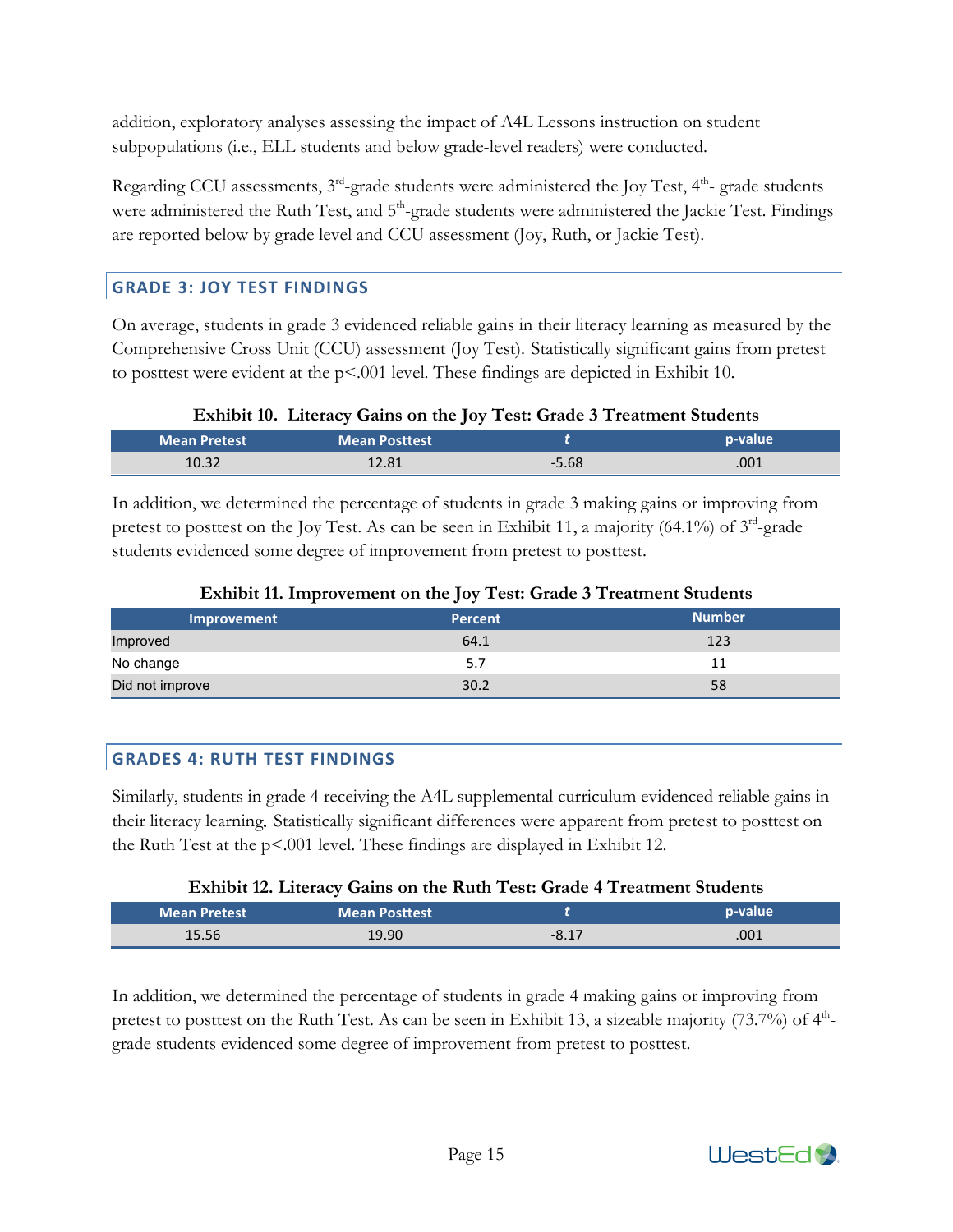| Improvement     | Percent | <b>Number</b> |
|-----------------|---------|---------------|
| Improved        | 73.7    | 112           |
| No change       | 4.6     |               |
| Did not improve | 21.7    | 33            |

#### **Exhibit 13. Improvement on the Ruth Test: Grade 4 Treatment Students**

## **GRADES 5: JACKIE TEST FINDINGS**

As with students in grades 3 and 4, students in grade 5 receiving the A4L supplemental literacy curriculum demonstrated reliable gains in their literacy learningas assessed on the Jackie Test (p<.001). These findings are displayed in Exhibit 14.

#### **Exhibit 14. Literacy Gains on the Jackie Test: Grade 5 Treatment Students**

| <b>Mean Pretest</b> | <b>Mean Posttest</b> |         | p-value |
|---------------------|----------------------|---------|---------|
| 14.07               | 1717<br>11.1         | $-5.87$ | .001    |

We also determined the percentage of students in grade 5 making gains or improving from pretest to posttest on the Jackie Test. As can be seen in Exhibit 15, a majority (59.7%) of 5<sup>th</sup>-grade students evidenced some degree of improvement from pretest to posttest.

#### **Exhibit 15. Improvement on the Jackie Test: Grade 5 Treatment Students**

| Improvement     | <b>Percent</b> | <b>Number</b> |
|-----------------|----------------|---------------|
| Improved        | 59.7           | 86            |
| No change       | 11.1           | 16            |
| Did not improve | 29.2           | 42            |

### **SUBPOPULATION FINDINGS**

In addition to the within-grade comparisons presented above, we conducted analyses to determine whether the impact of the A4L Lessons instruction differed for certain subpopulations of students. Specifically, we assessed whether the impact of the A4L Lessons intervention was stronger for ELL students and students reading below grade-level.

### **ENGLISH LANGUAGE LEARNERS**

Overall, ELL students in grades 4 and 5 demonstrated greater gains than non-ELL students in grades 4 and 5 on the CCU assessments, although these gains were not statistically significant. In contrast,  $3<sup>rd</sup>$  -grade non-ELL students made greater gains than  $3<sup>rd</sup>$ -grade ELL students as measured

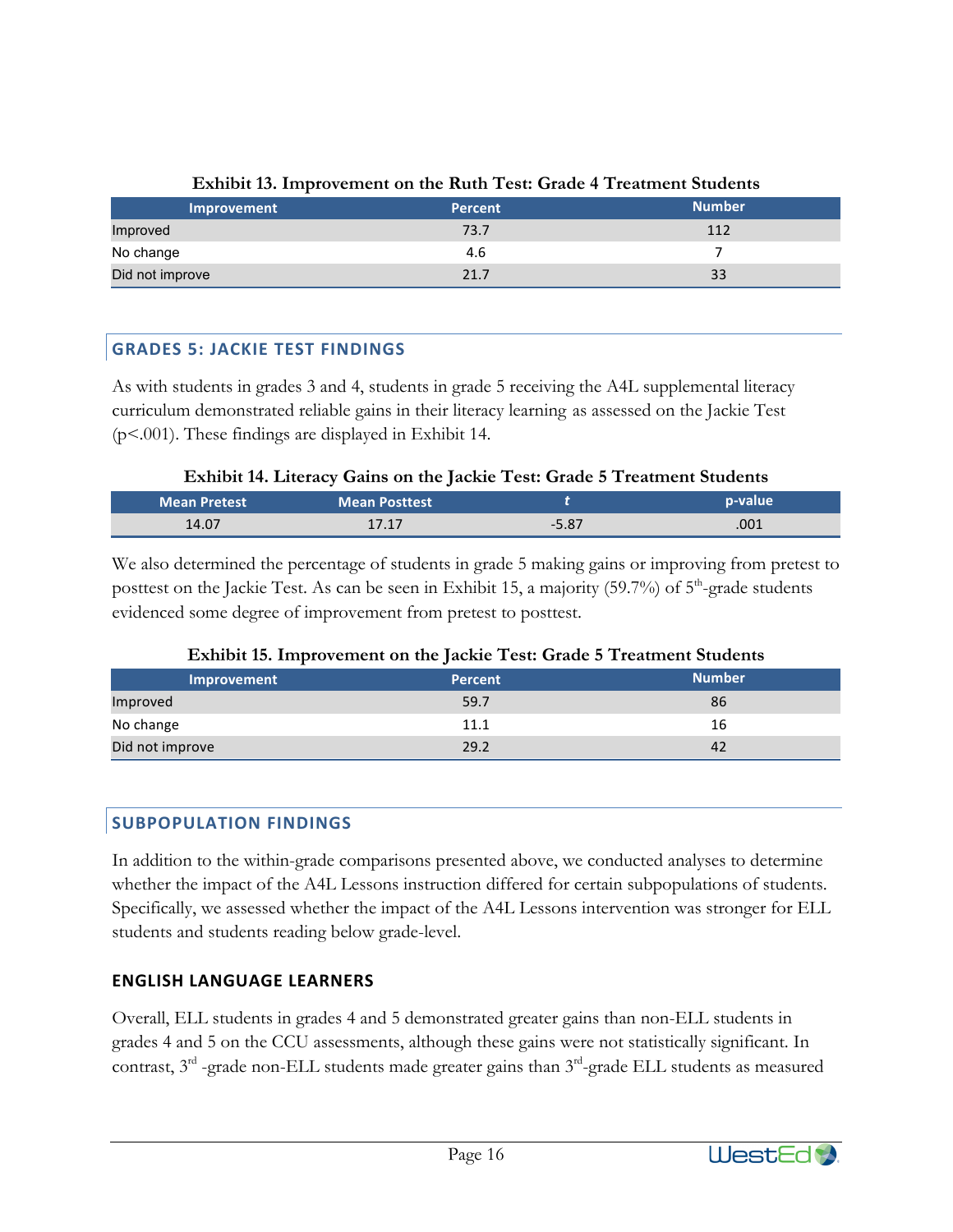by the Joy Test; however, these gains were not statistically significant (F  $(1,188) = 1.695$ , p > .05). These findings are depicted in Exhibit 16.

| <b>ELL status</b>             | <b>Number</b> | <b>Mean Gain</b> |
|-------------------------------|---------------|------------------|
| Non-English language learners | 114           | 2.11             |
| English language learners     | 76            | 3.28             |

Grade 4 ELL students evidenced greater gains than 4<sup>th</sup>-grade non-ELL students on the Ruth Test as shown in Exhibit 17, however, these gains did not achieve statistical significance (F  $(1, 149) = 0.047$ ,  $p > .05$ ).

**Exhibit 17. Literacy Gains for English Language Learners on the Ruth Test**

| <b>ELL status</b>             | <b>Number</b> | Mean Gain |
|-------------------------------|---------------|-----------|
| Non English Language learners | 89            | 4.28      |
| English Language learners     |               | 4.51      |

Similarly, 5<sup>th</sup>-grade ELL students evidenced greater gains than 5<sup>th</sup>-grade non-ELL students on the Ruth Test as shown in Exhibit 18, although these gains were not statistically significant (F  $(1, 142)$  = 1.315,  $p > .01$ ).

| <b>ELL status</b>             | <b>Number</b> | Mean Gain |
|-------------------------------|---------------|-----------|
| Non English Language learners | 101           | 2.70      |
| English Language learners     | 43            | 4.02      |

Further analyses showed that a larger percentage of ELL students made improvement on the CCU assessments than non-ELL students. Analyses revealed that 63.2% of 3<sup>rd</sup>-grade non-ELL students evidenced some degree of improvement on the CCU compared to 67.1% of 3<sup>rd</sup>-grade ELL students. In contrast, 73.0% of 4<sup>th</sup>-grade and 55.4% of 5<sup>th</sup>-grade non-ELL students evidenced some degree of improvement on the CCU Test compared to 75.8% of  $4<sup>th</sup>$ - grade and 69.8% of  $5<sup>th</sup>$ -grade ELL students. These findings are depicted in Exhibit 19.

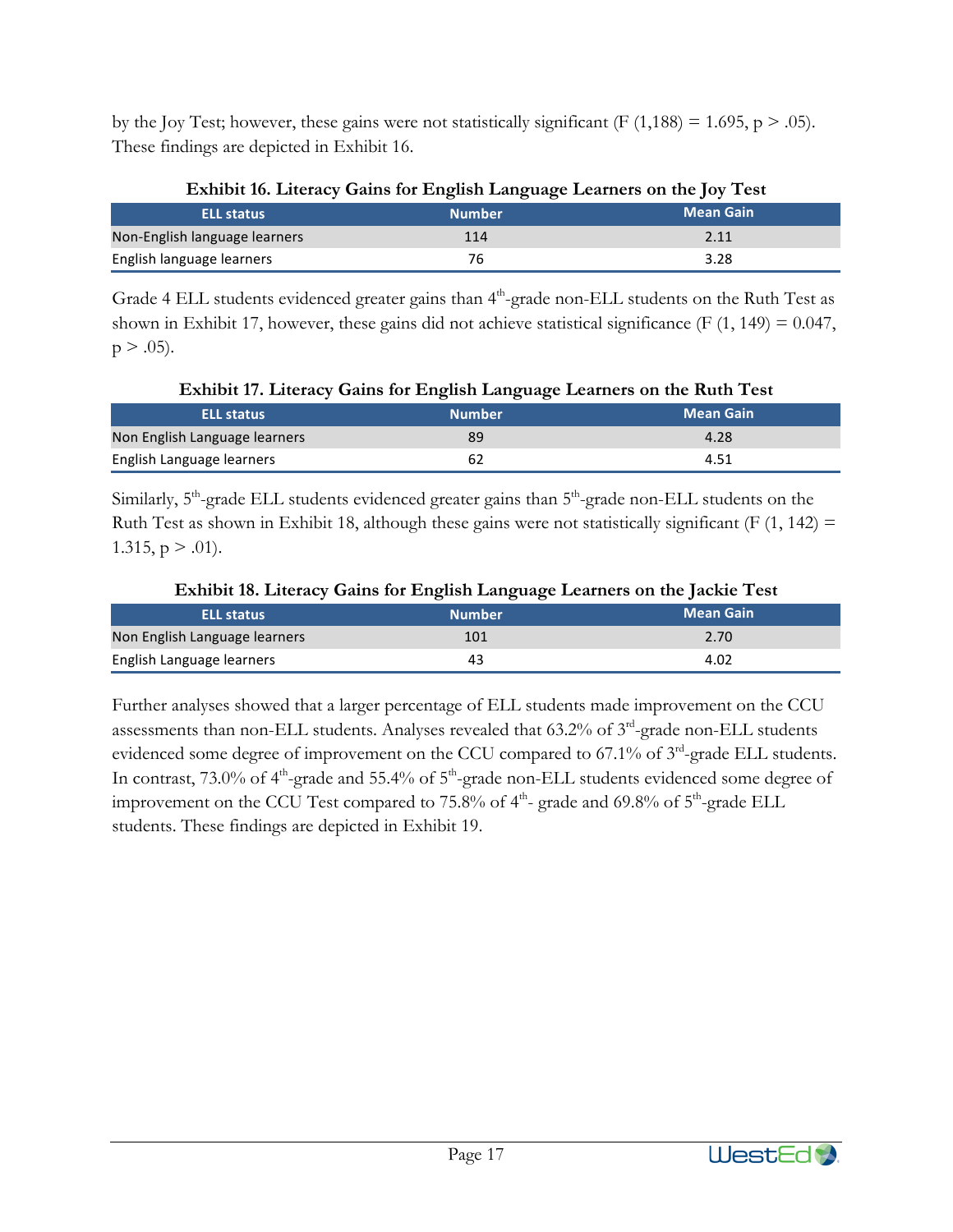

**Exhibit 19. CCU Test Improvements by ELL status**

### **READING LEVEL**

Analyses comparing the CCU gain scores of students reading below, at, or above grade level found no reliable differences among these subgroups of students.

For 3rd-grade students, no reliable differences were found between pretest and posttest on the Joy Test (F  $(2, 187) = 1.041$ , p > .05). Mean gain scores by reading level are displayed in Exhibit 20 for treatment students in grade 3.

| <b>Reading Level</b> | <b>Number</b> | <b>Mean Gain</b> |
|----------------------|---------------|------------------|
| Below grade level    | 81            | 2.46             |
| At grade level       | 54            | 3.50             |
| Above grade level    | 55            | 1.85             |

|  |  | Exhibit 20. Literacy Gains by Reading Level for Grade 3 Treatment Students |
|--|--|----------------------------------------------------------------------------|
|  |  |                                                                            |

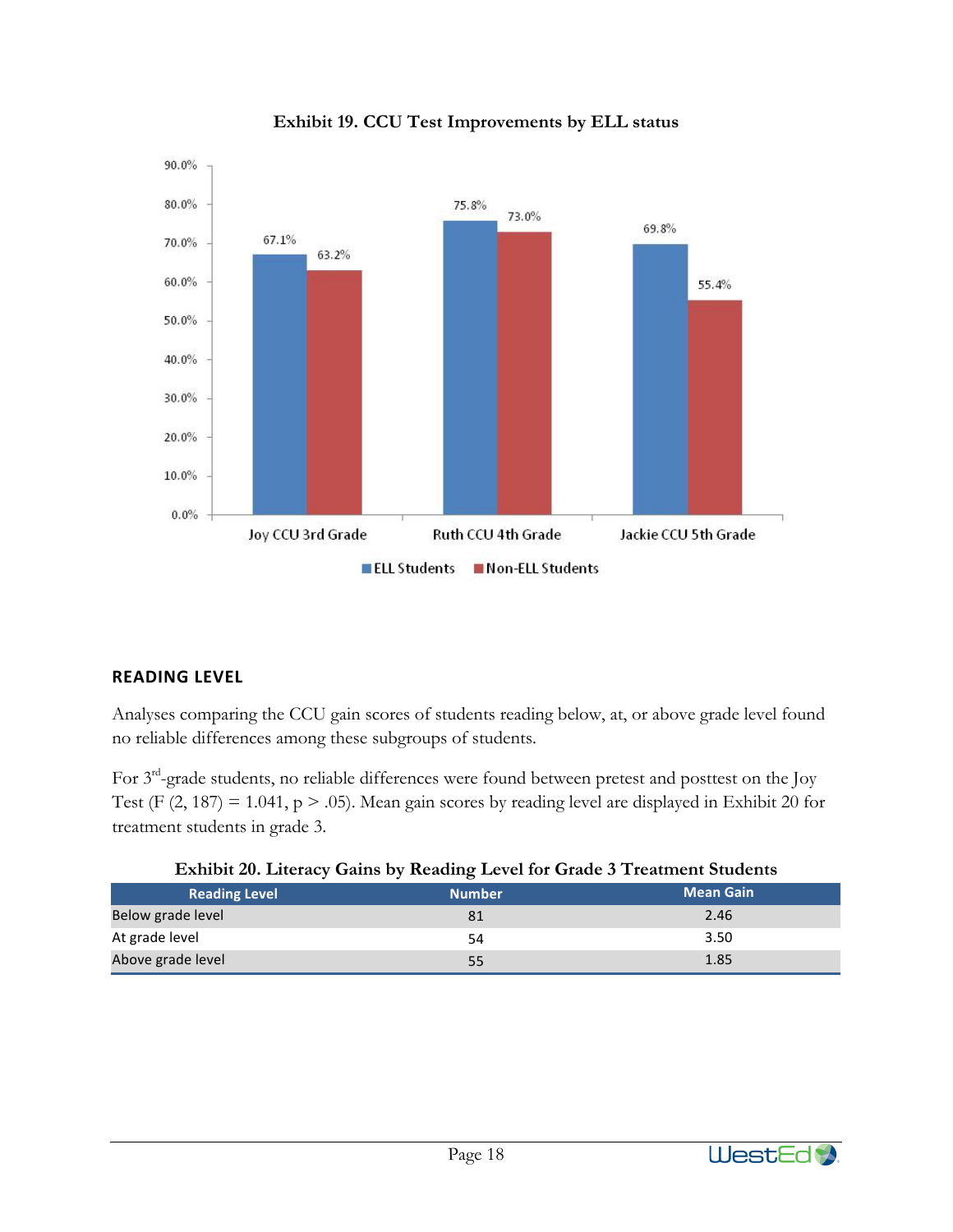Similarly, no reliable differences between pretest and posttest were found on the Ruth Test between reading levels for 4<sup>th</sup>- graders (F (2, 145) = 0.500, p > .05) or on the Jackie Test for 5<sup>th</sup>-graders (F (2,  $141$ ) = 0.731, p > .05). These findings are depicted in Exhibits 21 and 21, respectively.

|                      | o             |                  |
|----------------------|---------------|------------------|
| <b>Reading Level</b> | <b>Number</b> | <b>Mean Gain</b> |
| Below grade level    | 59            | 5.02             |
| At grade level       | 56            | 3.84             |
| Above grade level    | 33            | 4.09             |

**Exhibit 21. Literacy Gains by Reading Level for Grade 4 Treatment Students**

| $\frac{1}{2}$ $\frac{1}{2}$ $\frac{1}{2}$ $\frac{1}{2}$ $\frac{1}{2}$ $\frac{1}{2}$ $\frac{1}{2}$ $\frac{1}{2}$ $\frac{1}{2}$ $\frac{1}{2}$ $\frac{1}{2}$ $\frac{1}{2}$ $\frac{1}{2}$ $\frac{1}{2}$ $\frac{1}{2}$ $\frac{1}{2}$ $\frac{1}{2}$ $\frac{1}{2}$ $\frac{1}{2}$ $\frac{1}{2}$ $\frac{1}{2}$ $\frac{1}{2}$ |               |                  |  |  |
|---------------------------------------------------------------------------------------------------------------------------------------------------------------------------------------------------------------------------------------------------------------------------------------------------------------------|---------------|------------------|--|--|
| <b>Reading Level</b>                                                                                                                                                                                                                                                                                                | <b>Number</b> | <b>Mean Gain</b> |  |  |
| Below grade level                                                                                                                                                                                                                                                                                                   |               | 3.57             |  |  |
| At grade level                                                                                                                                                                                                                                                                                                      |               | 1.86             |  |  |
| Above grade level                                                                                                                                                                                                                                                                                                   | 36            | 2.67             |  |  |

**Exhibit 22. Literacy Gains by Reading Level for Grade 5 Treatment Students**

In addition, we determined the percentage of students in grades 3, 4 and 5 making some degree of improvement from pretest to posttest. A slightly larger percentage of 3<sup>rd</sup>-grade students reading at grade level made improvement (68.5%) on the CCU than did students reading above (63.6%) or below (63.0%) grade level. However, this pattern of findings differed for grade 4 students and grade 5 students. For grade 4 students, a slightly larger percentage of those reading below grade level showed improvement (76.3%) as assessed by the CCU than those reading above (75.8%) or at  $(71.4\%)$  grade level. Similar to  $4<sup>th</sup>$  grade findings, grade 5 students reading below grade level made the most improvement on the CCU assessment (64.4%) compared to grade-level readers (52.4%) and those reading above grade level (52.8). Exhibit 23 displays the improvement as assessed on the CCU by student reading level.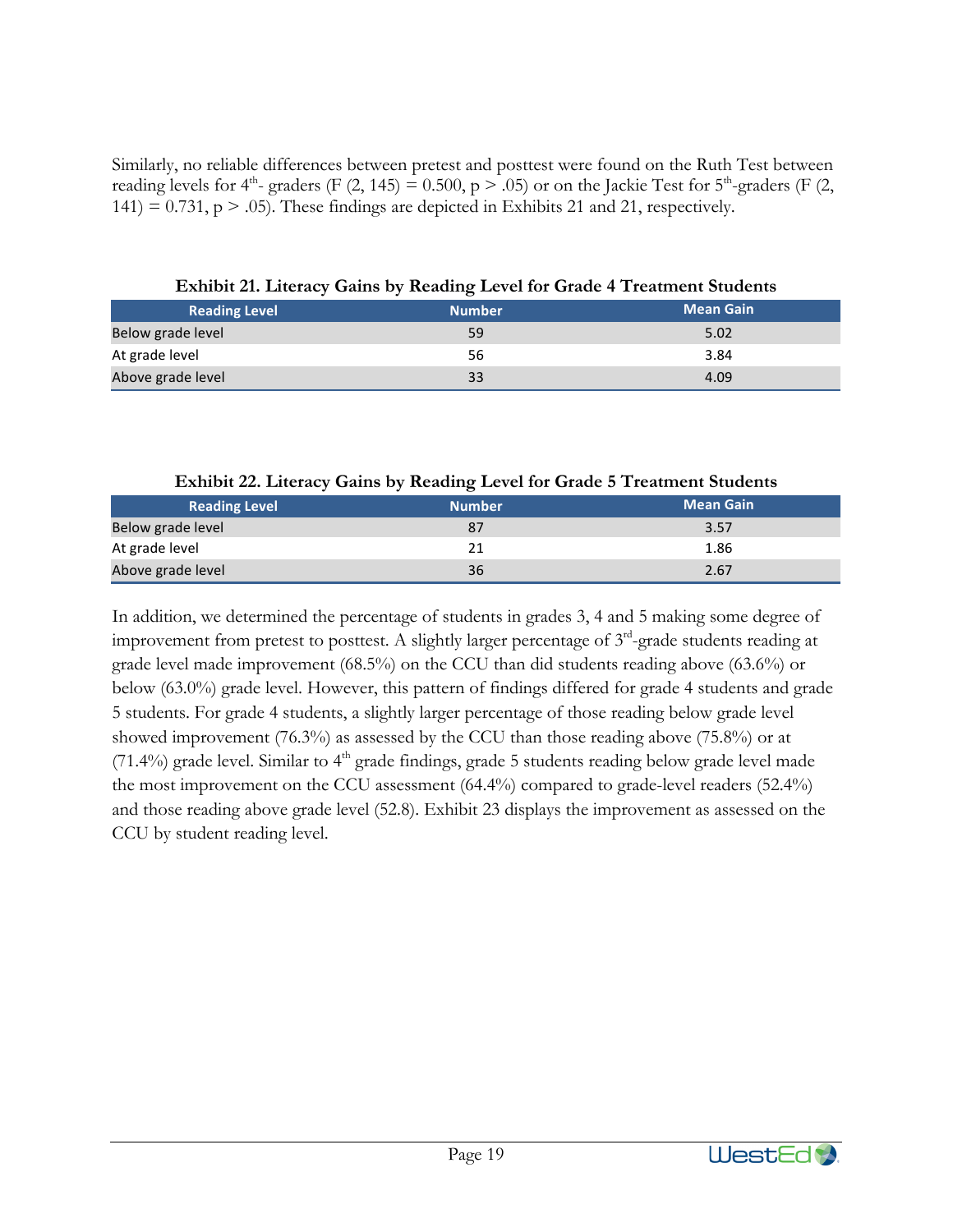

**Exhibit 23. CCU Test Improvements by Reading Level**

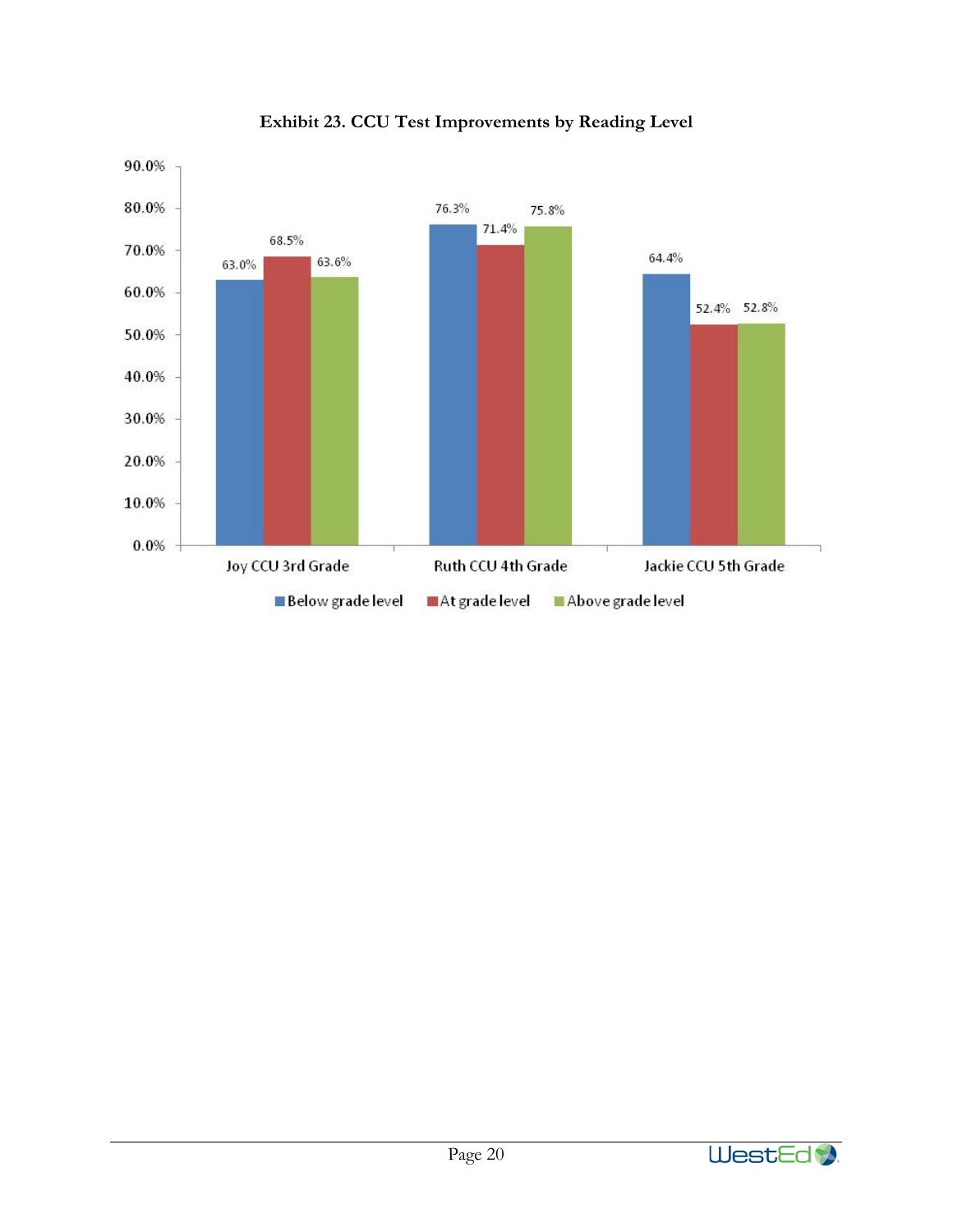## **Summary of Findings**

The Charleston County School District implemented the *Arts for Learning (A4L) Lessons* supplemental literacy curriculum, a key component of the district's *Project Arts-Enhanced Instruction to Optimize Understanding (AEIOU).* The A4L Lessons program is an intervention intended to improve student literacy achievement through the integration of the arts into the language arts curriculum in grades 3 through 5. The intervention was delivered during the spring 2012 semester and the 2012- 2013 and 2013-2014 school years in four Title I elementary schools in the district. Among our findings for the third year of program implementation were the following:

- The results of three Analysis of Covariance (ANCOVA) models revealed that the A4L Lessons program produced a reliable impact on PASS English language arts scores for students in grades 3, 4 and 5, although effect sizes for these within-grade comparisons were generally small.
- Similarly, the A4L Lessons program produced a positive impact on PASS mathematics test scores for students in grades 4 and 5, however no significant differences emerged between treatment and comparison students in grade 3. The results of ANCOVA modeling showed, that even after controlling for important covariates, reliable differences between students in treatment and comparison conditions were evident for students in grades 4 and 5. Effect sizes, however, were very small.
- There were no reliable differences between treatment and comparison students on the PASS Writing test for grades 3, 4, or 5.
- Analyses were conducted to assess the effects of program exposure or dosage on PASS ELA, mathematics, and writing scores for students in grades 4 and 5.Students in grade 4 receiving two years of A4L Lessons instruction scored reliably higher on the PASS ELA and mathematics tests, although effect sizes were very small. In addition, grade 4 students receiving one year of the A4L Lessons program scored reliably higher than comparison students on the PASS writing test. Similarly grade 5 students receiving two years or more of A4L Lessons instruction scored reliably higher on the PASS ELA test than their comparison group counterparts.
- On average, students in grades 3, 4, and 5 evidenced reliable gains in their literacy learning as measured by the Comprehensive Cross Unit (CCU) assessments. Statistically significant gains from pretest to posttest were evident at the p<.001 level.
- Subpopulation analyses focusing on English language learners (ELL) and students reading below grade level allowed us to determine whether the impact of the A4L Lessons intervention differed for these subgroups. Overall, findings were mixed.

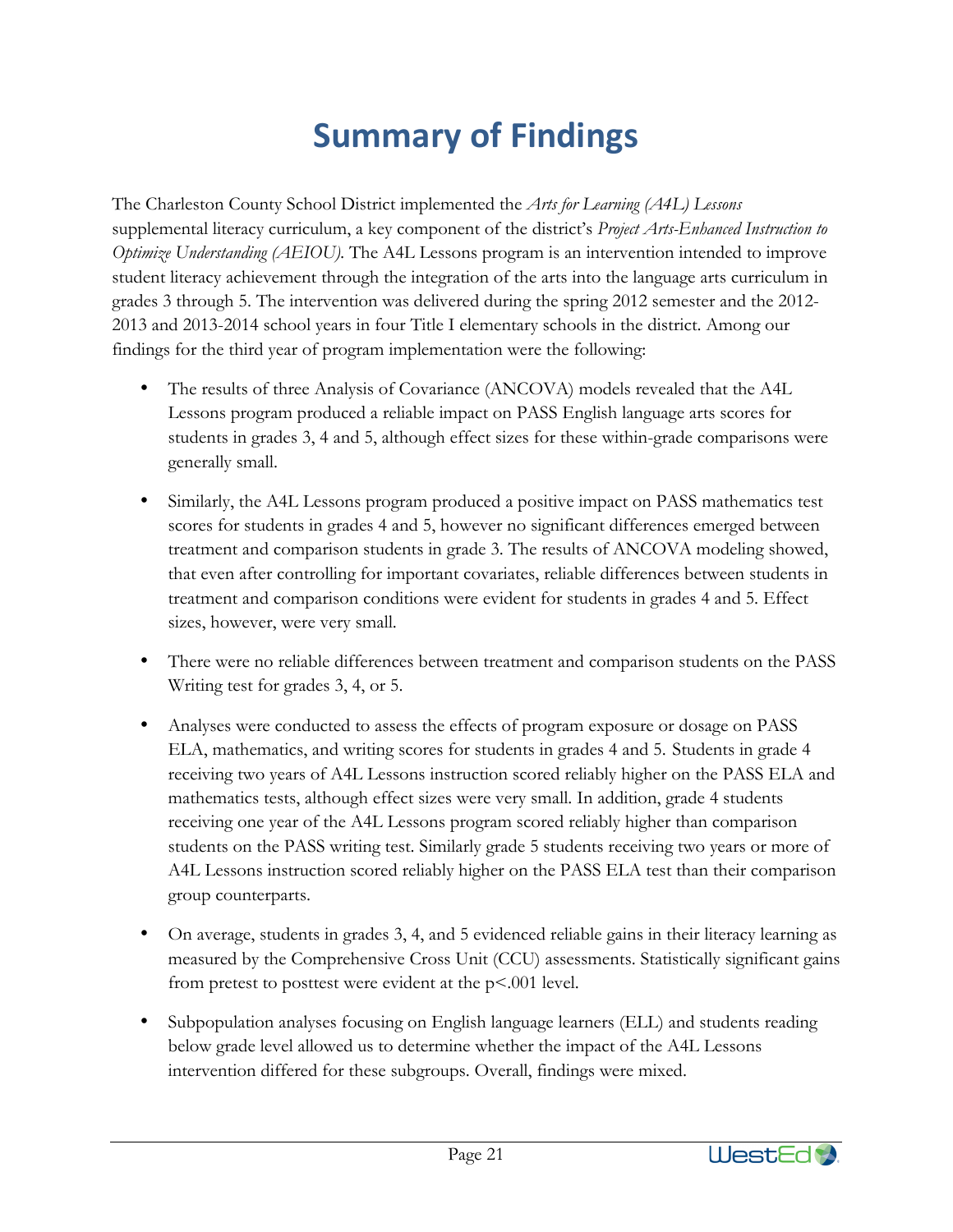- $\circ$  Analyses comparing CCU gain scores revealed that  $4^{th}$  and  $5^{th}$ -grade ELL students made greater gains than 4<sup>th</sup>- and 5<sup>th</sup>-grade non-ELL students. In contrast, 3<sup>rd</sup>-grade non-ELL students made greater gains than ELL students. None of these gains, however, achieved statistical significance.
- o Analyses comparing the gain scores of students in grades 3 through 5 on the CCU assessments by reading level evidenced no differences among students reading below, at, or above grade level.